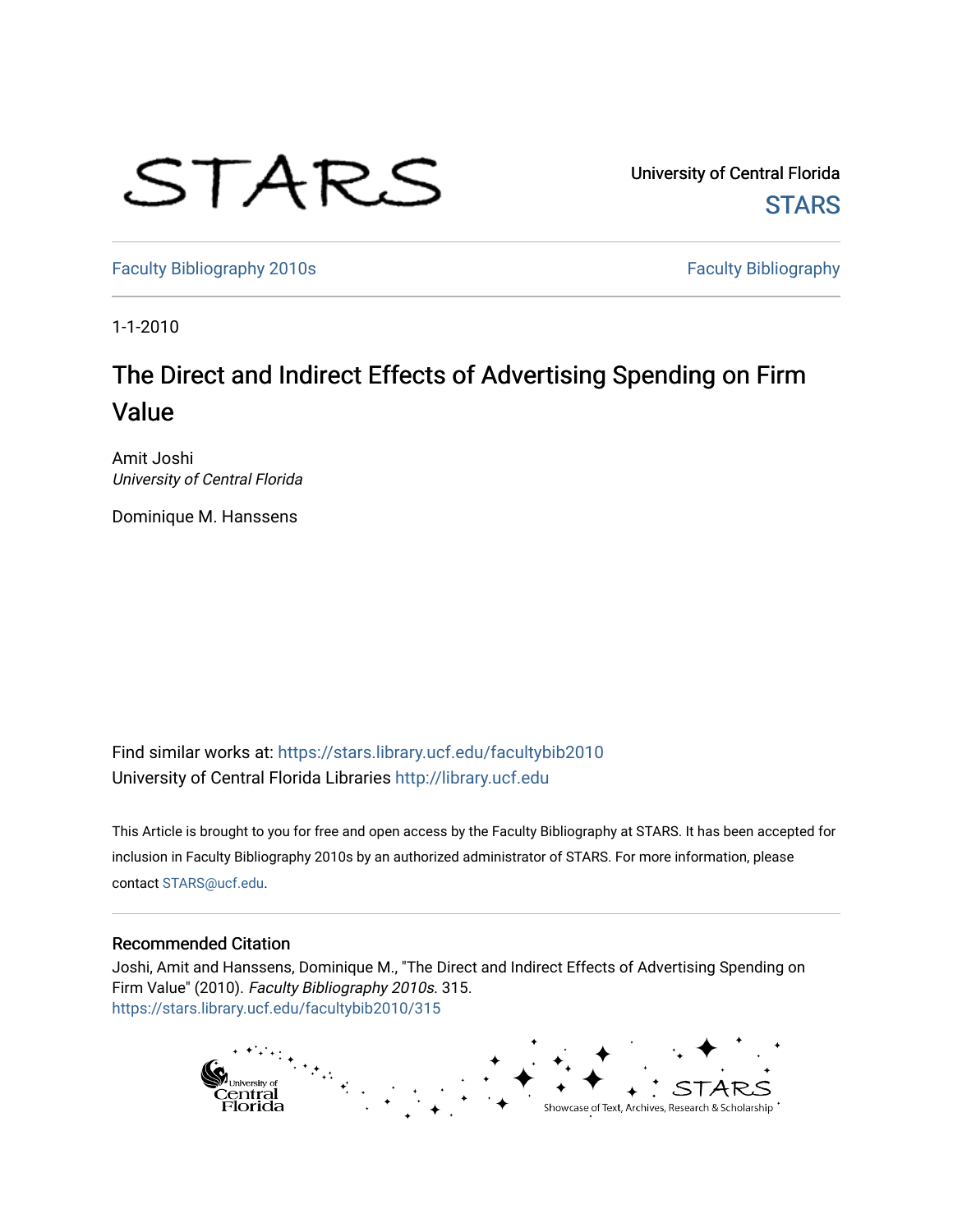# **The Direct and Indirect Effects of Advertising Spending on Firm Value**

Marketing decision makers are increasingly aware of the importance of shareholder value maximization, which calls for an evaluation of the long-term effects of their actions on product-market response and investor response. However, the marketing literature to date has focused on the sales or profit response of marketing actions, and the goals of marketing have traditionally been formulated from a customer perspective. Recently, there have been a few studies of the long-term investor response to marketing actions. The current research investigates one important aspect of this impact, the long-term relationship between advertising spending and market capitalization. The authors hypothesize that advertising can have a direct effect on valuation (i.e., an effect beyond its indirect effect through sales revenue and profit response). The empirical results across two industries provide support for the hypothesis that advertising spending has a positive, long-term impact on own firms' market capitalization and may have a negative impact on the valuation of a competitor of comparable size. The authors quantify the magnitude of this investor response effect for and discuss its implications for further research.

*Keywords*: advertising, stock market valuation, marketing–finance interface, stock return modeling, optimal advertising spending, competitive response

**T**he shareholder value principle advocates that <sup>a</sup> business should be run to maximize the return on shareholders' investment, and shareholder value analysis (SVA) is fast becoming a new standard for judging managerial action. In this changing scenario, in which short-term accounting profits are giving way to SVA, it is advisable that all investments made by managers be viewed in the context of shareholder returns. Thus, every investment, be it in the area of operations, human resources, or marketing, may now need to be justified from the SVA perspective. The common yardstick that most investors use in this context is the share price, or more generally, the wealth created by a firm is measured by its market capitalization.

This evolution presents a great opportunity for marketing. Indeed, by focusing on short-term profits at the expense of intangible assets, traditional accounting may marginalize marketing. In contrast, SVA takes a long-term perspective and encourages managers to make profitable investments. To capitalize on this opportunity, marketing will need to justify its budgets in shareholder value terms. This is a difficult task because the goals of marketing are traditionally formulated in customer attitude or sales performance terms. Furthermore, marketing may affect business performance in both tangible and intangible ways. Consequently, marketing budgets are vulnerable, especially advertising spending

(Lodish and Mela 2007). Although the effects of advertising on sales have been researched in depth (for a review, see, e.g., Hanssens, Parsons, and Schultz 2001), there has been little effort to study the direct impact of advertising on stock price (Figure 1). Thus, the primary motivation of this article is to investigate the impact of advertising spending on firm value beyond its effect on sales revenues and profits.

# **Tangible and Intangible Effects**

Firm value has been classified as tangible and intangible value (Simon and Sullivan 1993). From a marketing perspective, tangible assets include sales and profits, and the impact of marketing instruments on these has been well documented for both the short run (e.g., Lodish et al. 1995) and the long run (e.g., Nijs et al. 2001; Simester et al. 2009). In modern economies, however, a large part of firm value may reflect its intangible assets, such as brand equity (Chan, Lakonishok, and Sougiannis 2001). Because these intangible assets are not required to be reported in firms' financial statements under the generally accepted U.S. accounting principles, their valuation is further complicated. At the same time, research indicates that nonfinancial indicators of investments in "intangible" assets, such as customer satisfaction, may be better predictors of future financial performance than historical accounting measures and should supplement financial measures in internal accounting systems (Ittner and Larcker 1998).

Intangible assets can be classified as (1) market-specific factors, such as regulations that lead to imperfect competition; (2) firm-specific factors, such as research-and-development (R&D) expenditures and patents; and (3) brand equity (Simon and Sullivan 1993). To date, the finance literature and the policy literature have established a relationship

Amit Joshi is an Assistant Professor of Marketing, Department of Marketing, College of Business Administration, University of Central Florida (e-mail: [ajoshi@bus.ucf.edu\)](mailto:ajoshi@bus.ucf.edu). Dominique M. Hanssens is Bud Knapp Professor of Marketing, Anderson School of Management, University of California, Los Angeles (e-mail: [dominique.hanssens@](mailto:dominique.hanssens@anderson.ucla.edu) [anderson.ucla.edu\)](mailto:dominique.hanssens@anderson.ucla.edu). The authors acknowledge the financial support of the Marketing Science Institute. The first author also thanks all the members of his doctoral committee for helpful comments.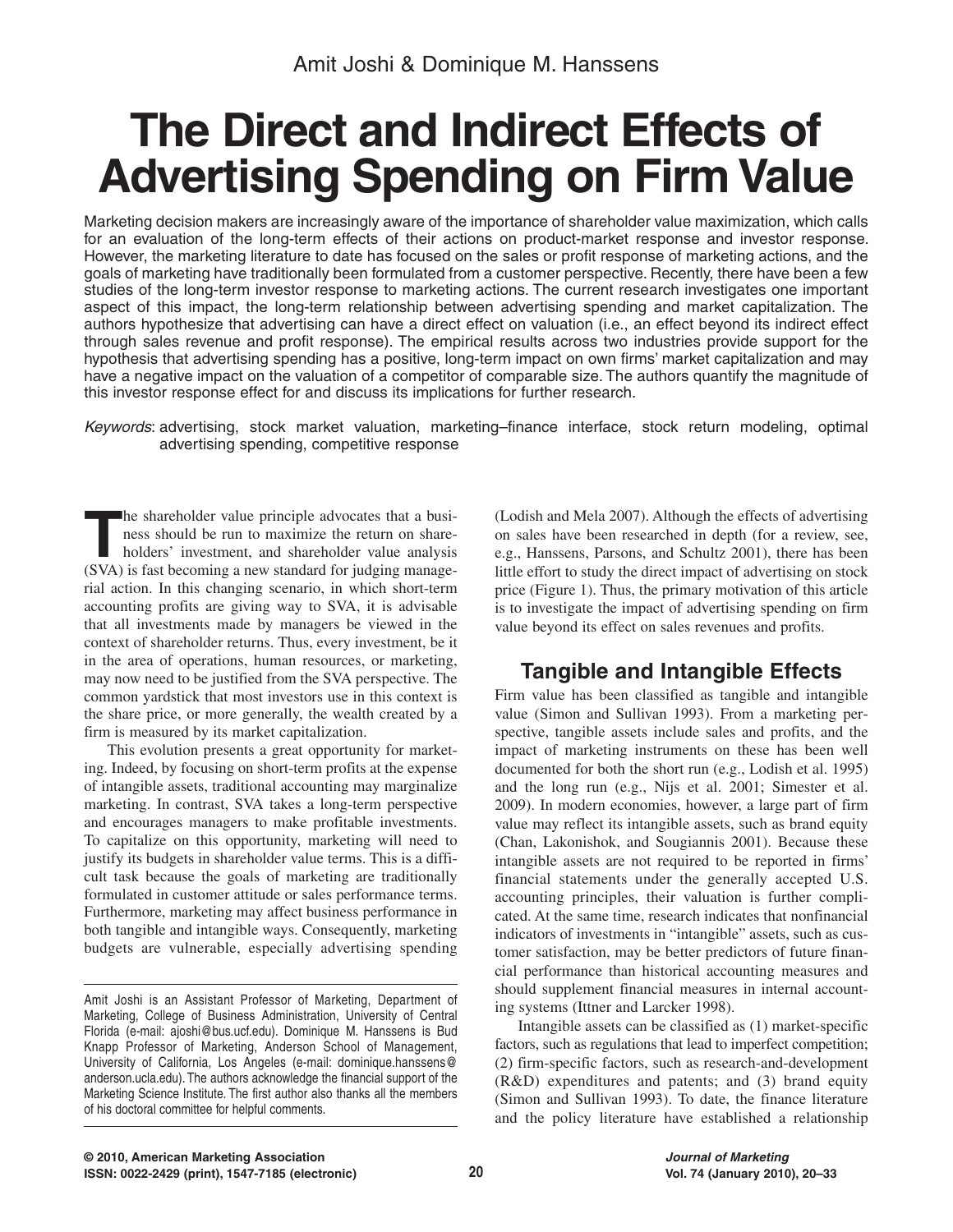**FIGURE 1 Advertising and Firm Value**



between firm value and market-specific factors (e.g., Chhaochharia and Grinstein 2007; Lamdin 1999), which is beyond the scope of this article.

Firm-specific factors have been shown to have a positive impact on firm value. Such factors include R&D expenditures (Chan, Lakonishok, and Sougiannis 2001); discretionary expenditures, such as R&D and advertising (Erickson and Jacobson 1992); and innovation (Pauwels et al. 2004).

A few marketing articles address the link between brand-related intangible assets and firm value. These include studies on the stock market reaction to a change in a company's name (Horsky and Swyngedouw 1987), to new product announcements (Chaney, Devinney, and Winer 1991), to perceived quality (Aaker and Jacobson 1994), to brand extensions (Lane and Jacobson 1995), and to brand attitude (Aaker and Jacobson 2001). Research has also established that the impact of marketing variables on brandrelated intangible assets may be moderated by the type of branding strategy the firm adopts (Joshi 2005; Rao, Agarwal, and Dahlhoff 2004). Recent work in marketing has also established a strong relationship between customer satisfaction and firm value (Fornell et al. 2006). On the basis of the results in these studies, we may expect advertising to have an indirect impact on firm value (through an increase in sales and profits), as well as a direct effect (by building brand-related intangible assets). Thus, our research relates firm-specific factors and brand equity to firm value.

# **Capital Market Efficiency**

Most of the aforementioned studies use the "event study" methodology, in which stock prices/abnormal stock returns

are tracked around a time window surrounding the focal events. As such, these studies address the long-term impact of the change on stock prices only if markets are (nearly) perfectly efficient, under the efficient capital markets hypothesis. The efficient capital markets hypothesis (Fama 1970) states that the current stock price contains all available information about the future expected profits of a firm. Future profit expectations are the only driver of stock price, and thus stock prices may be modeled as a random walk, in which changes in these expectations are incorporated immediately and fully. However, more recent work in finance, marketing, and strategy indicates that the efficient capital markets hypothesis may not always hold (Fornell et al. 2006; Merton 1987). In particular, researchers have questioned the appropriateness of the assumptions of immediate dissemination of all available information. Kothari (2001, p. 208) acknowledges that there is increasing evidence that "markets may be informationally inefficient" and "prices might take years before they fully reflect available information." In marketing, Pauwels and colleagues (2004) demonstrate that marketing activities, such as new product introductions, contain information that takes several weeks to be fully incorporated in firm value. This finding motivates the use of long-term or persistence models instead of event windows to study the impact of intangible assets on firm value.

In conclusion, although there is some evidence of a possible relationship between marketing activities and financial performance, no studies have directly examined the longterm effects of advertising expenditures on firm value. Furthermore, to the best of our knowledge, only one study (Fosfuri and Giarratana 2009) has investigated the impact of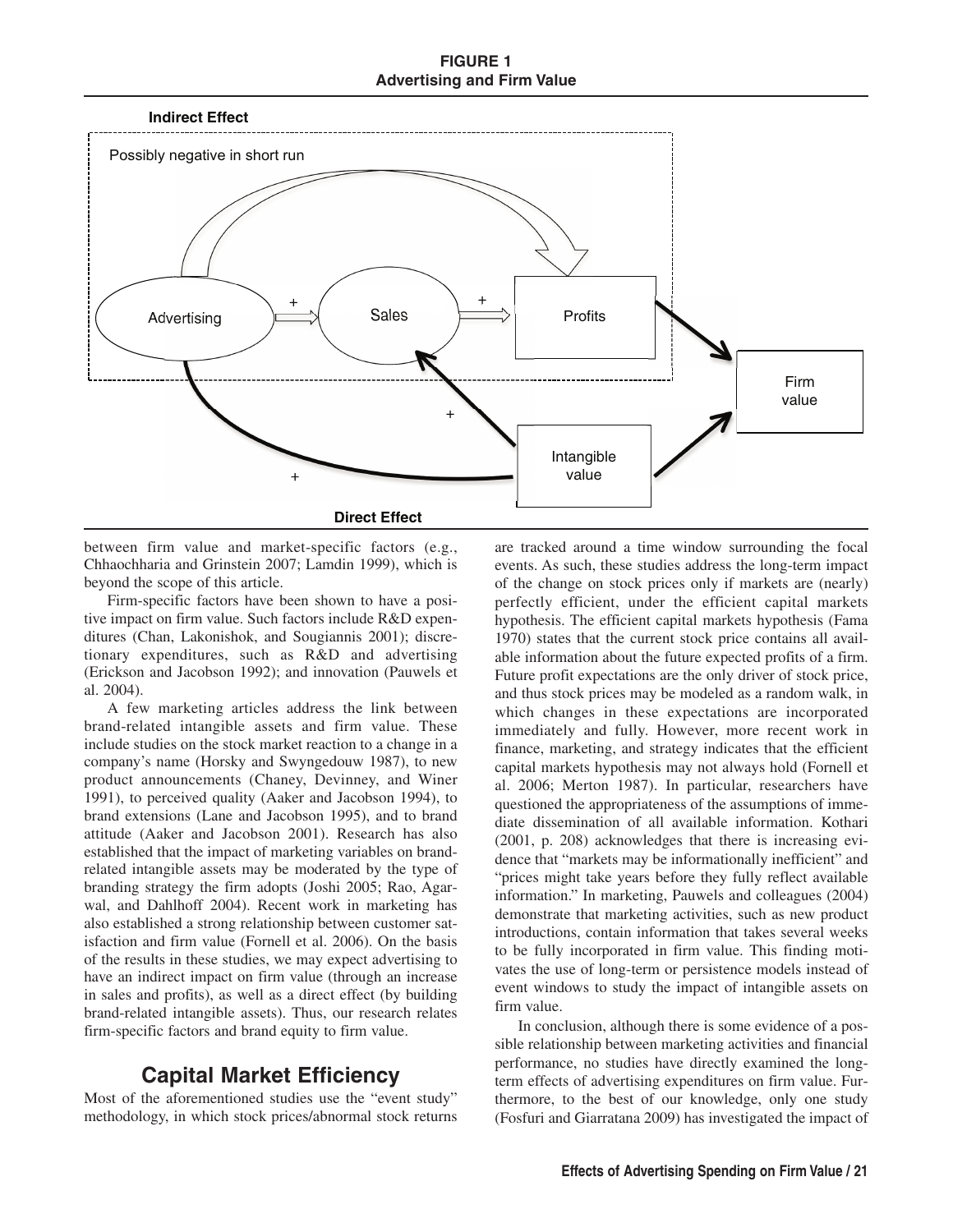competitive advertising on focal firm stock price. If the efficient capital markets hypothesis holds, we would find no long-term effects because the impact of own and competitor advertising would be fully contained in the next period's stock price. However, some studies suggest otherwise, indicating that there can be an effect buildup beyond the short run. In this study, we use persistence or vector autoregressive (VAR) modeling (Dekimpe and Hanssens 1995b) to study the long-term effect of advertising expenditures on stock return. Vector autoregressive models enable us to investigate long-term investor response to advertising or other firm actions, while recognizing the endogeneity of these discretionary expenditures (e.g., advertising, R&D) with profits and, thus, firm value. We also model the impact of competitive advertising expenditures on firm value. The use of VAR modeling, though only recently introduced in the marketing–finance literature, has been shown to be successful in modeling stock return (e.g., Luo 2009). In addition, we illustrate the economic impact of our results by simulating changes in market capitalization under different advertising spending scenarios with and without competitive reaction. We begin with the development of our hypotheses.

# **Hypothesis Development**

The central hypothesis we test in this research is as follows:

 $H<sub>1</sub>$ : Advertising has a positive long-term effect on stock return beyond its impact through sales revenues and profits.

The sources of advertising's impact on firm value are spillover and signaling, which we now discuss in detail.

#### *Spillover*

Advertising attempts to differentiate a firm's products from those of its competitors, thus creating brand equity for its products (Aaker 1991). We hypothesize that this equity, which is created through marketing activity and is ostensibly directed at customers and prospects, can spill over into investment behavior as well. For example, Frieder and Subrahmanyam (2005) find that investors favor stocks with strong brand names, even though these powerful brands do not generate superior short-term returns. They acknowledge (p. 82) that "individual investors may believe, correctly or not, that they can expect greater appreciation potential in the stock of companies whose products are recognized brand names." Overall, their results indicate that brand awareness and perceived brand quality in consumer products may spill over to the demand for stocks of their companies.

Research in behavioral decision theory provides support for the spillover effect. Heath and Tversky (1990) find that people prefer to bet in areas in which they feel confident and have knowledge about the uncertainties involved, compared with more ambiguous areas. Such a preference can carry over to investment decisions in that investors may prefer to hold branded stocks for which the flow of public information is higher. Further support is provided by Huberman (2001), who finds that investors often invest in the familiar while ignoring principles of portfolio theory. Insofar as advertising generates familiarity, we would expect that heavily advertised stocks are more attractive investment options.

#### *Signaling*

Advertising can also act as a signal of financial well-being or competitive viability of a firm. Numerous signaling mechanisms can influence investor behavior. Among the more recent research on this effect is Mathur and Mathur's (2000) work on the stock market's reaction to the announcement of "green" marketing strategies and Mathur, Mathur, and Rangan's (1997) work on the celebrity endorsement effect on firm valuation. The latter study finds that Michael Jordan's much-publicized return to the National Basketball Association resulted in an average increase in the marketadjusted values of his client firms of almost 2%, or more than \$1 billion in market capitalization. In the motion picture industry, prelaunch advertising has been shown to increase stock prices and possibly create unrealistic expectations about a movie's performance, leading to postlaunch price corrections (Joshi and Hanssens 2009). Thus, advertising in various forms may serve as a signal of future earnings potential. In a study of the impact of environmental friendliness on firm value, Gifford (1997) finds that merely establishing a proenvironment practice is insufficient and that firms must advertise this to the investment community before it translates into increased financial returns. In this case, advertising provides information that does not necessarily affect the sales of the firm but has a direct effect on its stock price. Similarly, Mizik and Jacobson (2003) find that value creation (e.g., R&D) alone does not enhance firm value and that it is necessary to have value appropriation (e.g., through advertising) for that to occur. Thus, although R&D can create value through innovation, the firm can only fully benefit after the innovations are commercialized. Evidence of this is provided by Pauwels and colleagues (2004), who find that new product introductions affect both the top and the bottom line of firms, and by Sood and Tellis (2009), who find that even announcements indirectly related to innovation (e.g., funding, expansions, and preannouncements of new product projects) affect firm value.

Further evidence in favor of signaling effects is provided by Chauvin and Hirschey (1993, p. 128), who report that "data on advertising and R&D spending appear to help investors form expectations concerning the size and variability of future cash flows." Although their analysis is restricted to short-term effects, the results point in the direction of a positive impact of advertising on firm value. More recently, the signaling effect of advertising was examined in the accounting and auditing literature (Simpson 2008). Simpson (2008) finds an impact of advertising expenditures on both own and competitive firm market values and also reports that firms voluntarily disclose their own advertising expenditures only if past disclosures led to an increase in own firm value. This research is notable in that it demonstrates a competitive aspect of the advertising signaling effect (i.e., firms in the same space as the advertiser may suffer a decline in their valuation). We incorporate this competitive aspect of advertising in our empirical analysis.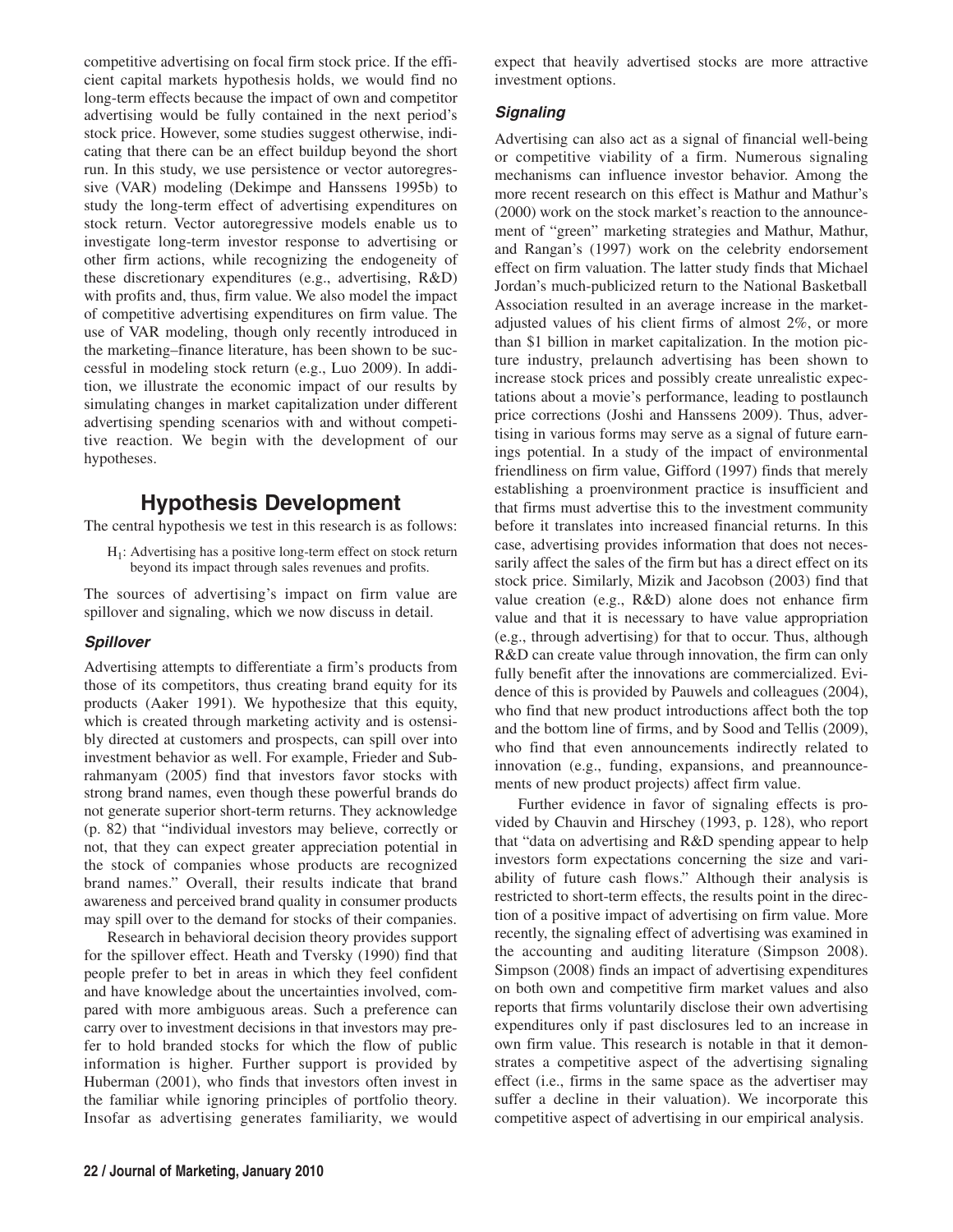#### *Direct and Indirect Effects*

Though not the primary focus of our research, our model needs to account for the effects of sales revenue and R&D, along with firm profitability, on valuation. Extensive prior research on the effects of advertising on sales provides an empirical generalization that the short-term elasticity on own brand sales is positive but low and that advertising will have a long-term effect only if the short-term effect is significant (Lodish et al. 1995). Thus, advertising can affect firm value indirectly through an increase in sales revenues. Furthermore, research in marketing and strategy has also demonstrated the positive impact of new product introductions on sales (Nijs et al. 2001). Because product innovation requires R&D, it has also been established that R&D expenditures have a positive impact on the market value of the firm (Cockburn and Griliches 1988).

Although the foregoing studies provide evidence that advertising may have a positive effect on valuation, we do not know its possible magnitude. In the short run, advertising will likely work through the indirect, tangible route that is, increasing valuation through lifting sales and profits, which are known to be incorporated immediately. The direct effect may or may not take longer to materialize, depending on how quickly investors update their perceptions of the firm's differentiation as a result of the advertising. Its magnitude is expected to be smaller because cash flow effects have already been taken into account. Overall, because both spillover and signaling are positive forces, we expect the net investor impact of advertising to be nonnegative.

#### **Model**

#### *Model Specification*

The relationship between profits and valuation has been examined extensively in the finance literature. However, the direct relationship between advertising and valuation is more ambiguous. Only effective advertising can generate sales profitably, and not all advertising is effective. Furthermore, even effective advertising can reduce profit in the short run because the advertising budget is a direct expenditure against current revenue. Finally, in accordance with our hypothesis, there could be a branding effect of advertising by itself, beyond the additional cash flows generated by an ad campaign, which could affect the intangible assets of a firm. Thus, we need a systems model rather than a singleequation approach to study our hypothesis.

In addition, the workings of advertising need to be studied in the long run if its impact lasts well beyond the accounting period in which the advertising is spent. In so doing, we must recognize that firm value, sales, profits, and advertising expenditures can all have feedback effects on one another. For example, a higher profit in one period may lead to increased advertising budgets, which in turn may boost sales and future profits. To disentangle these effects, we use a dynamic systems representation, in particular a VAR model in which the advertising and performance variables are jointly endogenous.

From a finance perspective, we use multiple measures of stock return to test our hypothesis (Jacobson and Mizik 2009). Specifically, we use both market-to-book ratio (MBR) and matched firm returns (MFRs) as our dependent variable, and we compare the results. While the MBR is common in marketing–finance applications, the MFR approach has not received much attention. We discuss the MFR metric in greater detail subsequently.

The method of matching firms to adjust for the factors in the Fama–French three-factor model (Fama and French 1992) was introduced by Barber and Lyon (1997). The basic principle is to use firm matching so that industry risk, firm size (large versus small), and equity (high versus low MBR) effects are adjusted for in the calculation of the dependent variable itself. Barber and Lyon test this metric against several other stock return metrics from previous finance literature and conclude that it is the superior metric under most circumstances.

We calculate the metric as follows:

- 1. We obtain monthly returns, firm size, Standard Industrial Classification (SIC), and MBR value for the firms in our study using the Center for Research in Security Prices (CRSP) database.
- 2. We order firms within the same four-digit SIC code by size and MBR. We then match each firm for each month with a control firm in the same four-digit SIC. The firm that matches best with the focal firm is then selected as the matching firm.
- 3. In some cases, matched firms need to be identified from outside the four-digit SIC of the focal firm for the following reasons:
	- a. It is possible that there is no matching firm within  $\pm 30\%$ of the size of the focal firm (which is the range recommended in Barber and Lyon [1997]).
	- b. It is possible that the matching firm is another focal firm. For example, Hewlett-Packard (HP) could be a matching firm for IBM. However, this implies that IBM would also be the matching firm for HP, which would lead to pairs of values of equal magnitude but opposite sign.1
	- c. Finally, data could be missing from the CRSP database. In all these cases, a matching firm is identified from a coarser SIC level (three-digit SIC or two-digit SIC).2 When a matching firm is determined, the difference between the stock return for the focal firm and the matched firm is the MFR for the focal firm for that period.
- 4. The difference between the returns of the focal firm and matched firm are the MFRs.

Although MFR is a powerful metric, it is not without limitations. The results are dependent on finding the appropriate matching firm. Consequently, we validate our results using a MBR measure in addition to MFR.

Apart from valuation, profits, sales, and advertising expenditures, we also include an equation for R&D expenditures. Previous studies have concluded that stock prices react favorably to R&D spending, while R&D expenditures may themselves be dependent on firm performance.

In addition to the aforementioned variables, research has also identified innovation as a potential driver of stock

<sup>1</sup>Note that collinear pairs are not a concern for firm-by-firm modeling, as we do. However, it will affect the pooled model.

<sup>2</sup>Alternatively, it may also be beneficial (even necessary) to identify a matching firm from a completely different SIC classification, which may also be assigned to the focal firm as a secondary classification.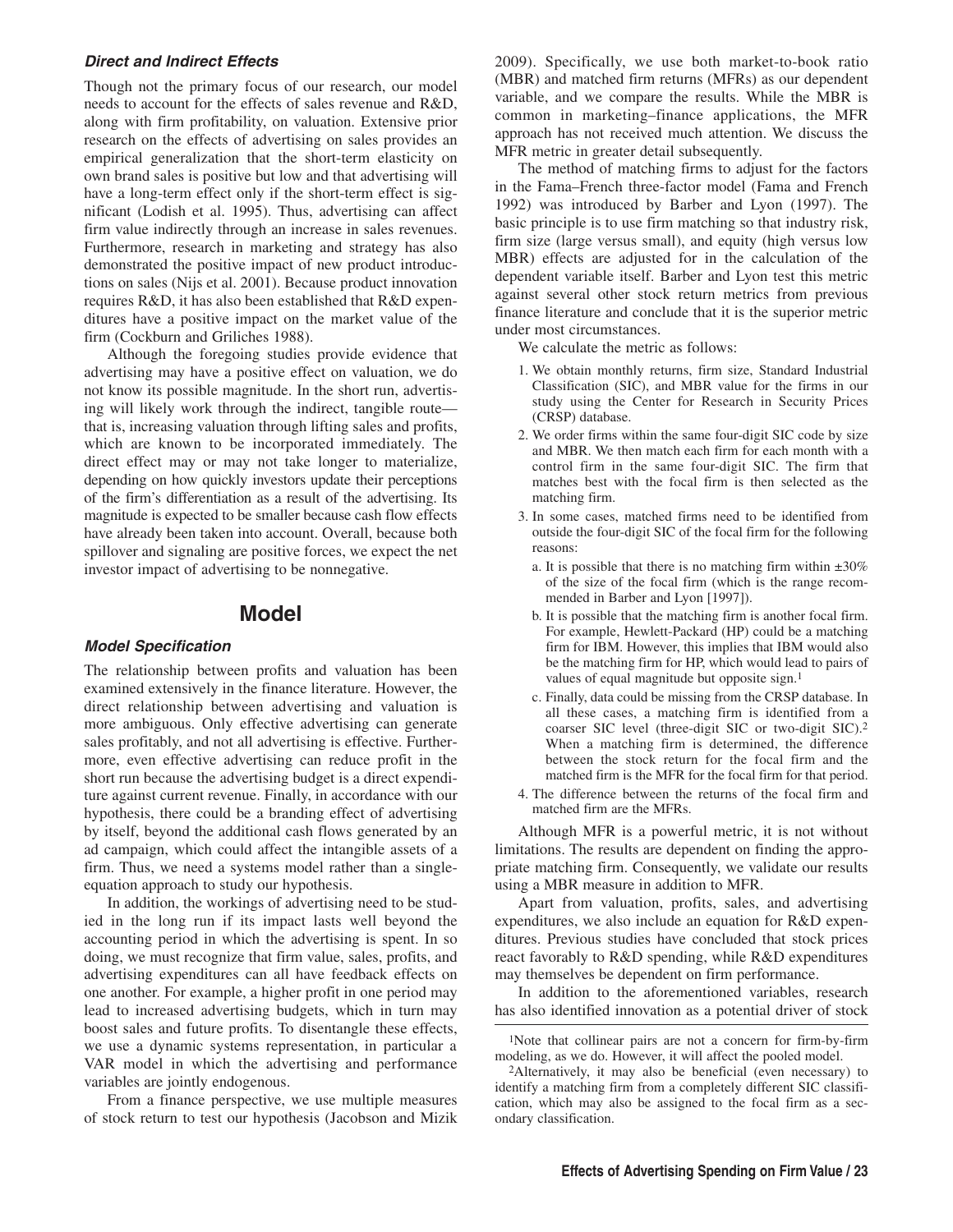prices. Therefore, we also include an innovation variable as an exogenous variable in our model. Recent research has indicated that investors react positively to firm innovation and even to announcements about possible future innovation (Sood and Tellis 2009). Innovation by competitors has been shown to affect a focal firm both directly and through the increased advertising that typically accompanies new product launches (Fosfuri and Giarratana 2009). Indeed, Srinivasan and colleagues (2009) demonstrate not only that firms spend more on advertising new products but also that the effectiveness of that advertising is enhanced for truly path-breaking products. Following these studies, we treat the innovation variable as exogenous.

Because the variables advertising (A), sales revenue (R), profit (P), and R&D expenditures (RD) can all be jointly endogenous with stock return (MFR), a VAR model in differences with J lagged periods is as follows:3

| (1) |  |  | $\begin{bmatrix} \Delta \text{MFR}_{\text{t}} \\ \Delta \text{R}_{\text{t}} \\ \Delta \text{P}_{\text{t}} \\ \Delta \text{A}_{\text{t}} \\ \Delta \text{RD}_{\text{t}} \end{bmatrix} = \begin{bmatrix} \gamma_{\text{MFR},\text{t}} \\ \gamma_{\text{R},\text{t}} \\ \gamma_{\text{P},\text{t}} \\ \gamma_{\text{A},\text{t}} \\ \gamma_{\text{R D},\text{t}} \end{bmatrix}$ |                                                                                                                                                                                                                                                                                                                                             |  |  |
|-----|--|--|------------------------------------------------------------------------------------------------------------------------------------------------------------------------------------------------------------------------------------------------------------------------------------------------------------------------------------------------------------------------------|---------------------------------------------------------------------------------------------------------------------------------------------------------------------------------------------------------------------------------------------------------------------------------------------------------------------------------------------|--|--|
|     |  |  |                                                                                                                                                                                                                                                                                                                                                                              | $+ \sum_{J=1}^J \begin{bmatrix} \pi_{11}^j & \pi_{12}^j & \pi_{13}^j & \pi_{14}^j & \pi_{15}^j \\ \pi_{21}^j & \pi_{22}^j & \pi_{23}^j & \pi_{24}^j & \pi_{25}^j \\ \pi_{31}^j & \pi_{32}^j & \pi_{33}^j & \pi_{34}^j & \pi_{35}^j \\ \pi_{41}^j & \pi_{42}^j & \pi_{43}^j & \pi_{44}^j & \pi_{45}^j \\ \pi_{51}^j & \pi_{52}^j & \pi_{53}$ |  |  |

3For the sake of brevity, we use MFR to represent both our stock return methods (MBR and MFR). In a time-series context, we know from the finance literature that MFR will have a randomwalk component, so the VAR models will be specified in differences  $(\Delta)$  or a mixture of levels and differences. In what follows, we assume the former. For ease of exposition, we do not show exogenous variables.

This representation combines market response and decision response effects. Consider the partitioned coefficient matrix for the first lag in this model:

$$
\begin{array}{ccccccc}\n\pi_{11}^1 & \pi_{12}^1 & \pi_{13}^1 & \pi_{14}^1 & \pi_{15}^1 \\
\pi_{21}^1 & \pi_{22}^1 & \pi_{23}^1 & \pi_{24}^1 & \pi_{25}^1 \\
\pi_{31}^1 & \pi_{32}^1 & \pi_{33}^1 & \pi_{34}^1 & \pi_{35}^1 \\
\pi_{41}^1 & \pi_{42}^1 & \pi_{34}^1 & \pi_{44}^1 & \pi_{45}^1 \\
\pi_{51}^1 & \pi_{52}^1 & \pi_{35}^1 & \pi_{45}^1 & \pi_{55}^1\n\end{array}
$$

In this matrix, the top-left partition represents the market response coefficients for stock return (momentum), sales revenue, and profit, respectively. The  $(3 \times 2)$  matrix in the top-right corner shows the direct response effects of advertising and R&D on firm value, revenue, and profit. The bottom-right partition captures firm-specific decision rules between advertising and R&D spending. Finally, the bottomleft matrix measures performance feedback effects. For example, an increase in next-period advertising spending due to higher sales revenue would be captured by the coefficient  $\pi$ <sup>1</sup><sub>42</sub>. In the systems of equations in Equation 1, [u<sub>MFR</sub>, u<sub>R</sub>, u<sub>P</sub>, u<sub>A</sub>, u<sub>RD</sub>]' ~ N (0,  $\Sigma_u$ ), and the order of the system, J, is determined by minimizing Schwartz's Bayesian information criterion (BIC). A single equation in this system would be as follows (for MFR, assuming a lag length of one):

(2) 
$$
\Delta MFR_{t} = \gamma_{MFR, t} + \pi_{11}^{1} \Delta MFR_{t-1} + \pi_{11}^{1} \Delta R_{t-1} + \pi_{11}^{1} \Delta R_{t-1} + \pi_{11}^{1} \Delta R_{t-1} + \pi_{11}^{1} \Delta R D_{t-1} + \alpha_{1} s + \alpha_{2} t + \alpha_{3} M + \alpha_{4} I + u_{MFR, t},
$$

where the exogenous variables are as described in Table 1. All variables, except MFR and firm profits, are taken in natural logarithms, so the response effects may be inter-

| Variable   | Type       | <b>Description</b>                                                                   | <b>Source</b>                            |
|------------|------------|--------------------------------------------------------------------------------------|------------------------------------------|
| <b>MFR</b> | Endogenous | Matched firm return. Computed as described in text.                                  | <b>COMPUSTAT</b>                         |
| <b>MBR</b> | Endogenous | Market-to-book ratio                                                                 | <b>COMPUSTAT</b>                         |
| R          | Endogenous | Sales revenue in millions of dollars                                                 | <b>COMPUSTAT</b>                         |
| P          | Endogenous | Firm pretax profits in millions of dollars                                           | <b>COMPUSTAT</b>                         |
| A          | Endogenous | Advertising expenditures in thousands of dollars                                     | Purchased from TNS<br>Media Intelligence |
| <b>RD</b>  | Endogenous | Firm R&D expenditures in thousands of dollars                                        | <b>COMPUSTAT</b>                         |
| S          | Exogenous  | Seasonality                                                                          |                                          |
|            | Exogenous  | Time trend                                                                           |                                          |
| M          | Exogenous  | Mergers and/or acquisitions.                                                         |                                          |
|            | Exogenous  | New product announcements,<br>as operationalized by Sood and Tellis (2009)           | <b>FACTIVA and LexisNexis</b>            |
| <b>SP</b>  | Exogenous  | <b>S&amp;P 500 Index</b>                                                             | <b>CRSP</b>                              |
| <b>SMB</b> | Exogenous  | Small minus big; Fama-French factor                                                  | Kenneth French Data Library              |
| <b>HML</b> | Exogenous  | High minus low; Fama-French factor                                                   | Kenneth French Data Library              |
| <b>RMF</b> | Exogenous  | Excess return on market<br>(market return minus risk-free return; Fama-French factor | Kenneth French Data Library              |

**TABLE 1 Data Description and Sources**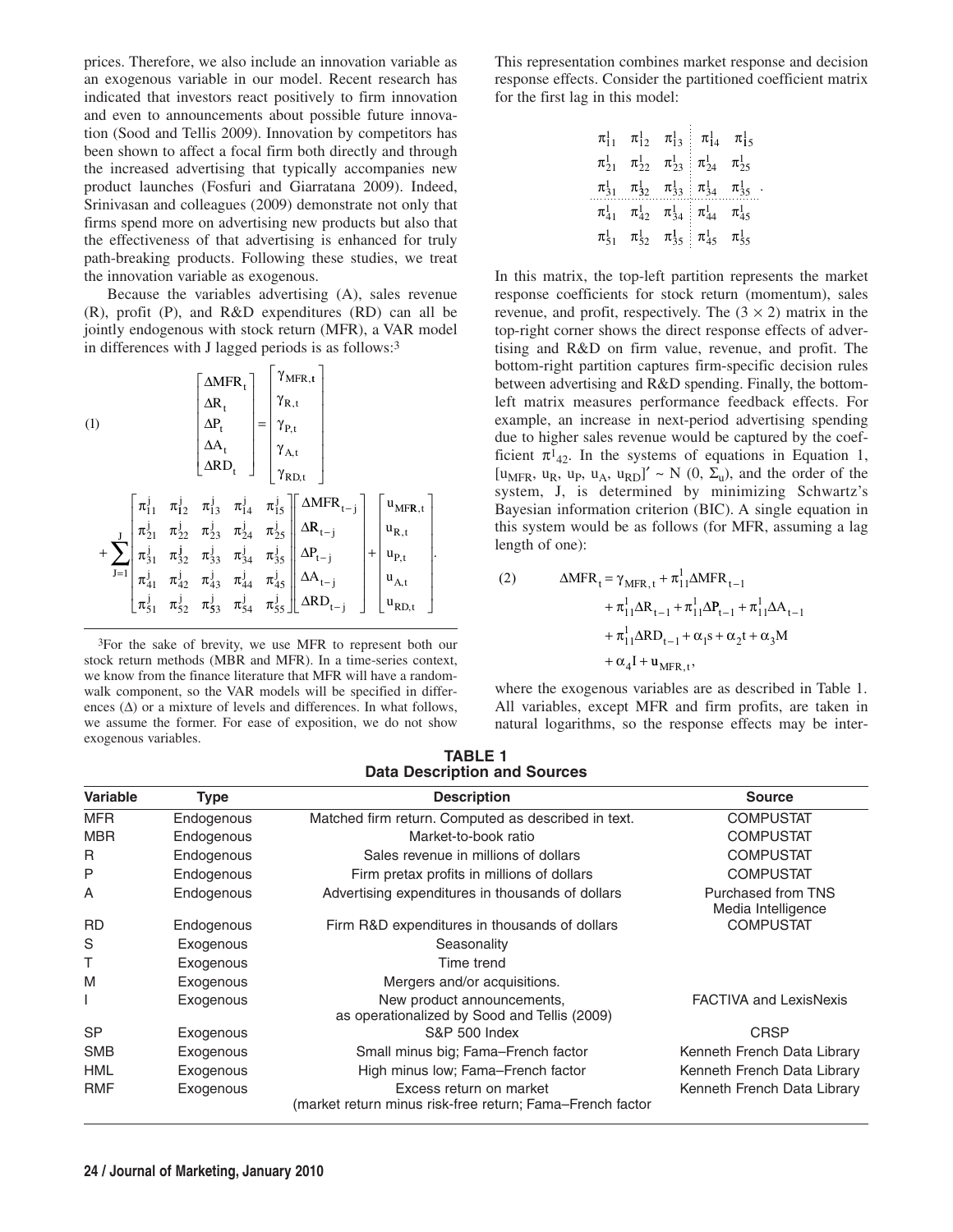preted as elasticities. However, some firms incur losses (negative profits) and negative MFR in certain periods in the sample. Although logarithms could still be taken using an additive constant, this is an arbitrary data adjustment that biases the elasticity interpretation, and therefore these variables are measured in levels.

Our analysis comprises five parts. First, we test for evolution of all the variables in our study. A priori, we expect to find the performance variables to be evolving, following random-walk theory and extant marketing literature (Dekimpe and Hanssens 1995a). Second, if evolution is found, we test for the presence of cointegration, or longterm coevolution. For example, profits and advertising expenditures may both be evolving, but if advertising budgets are set in function of profits, we would expect a longterm relationship between the two variables. Third, depending on the outcome of these tests, we estimate suitable VAR models.

Fourth, we derive impulse response functions (IRFs) from the estimated models. The IRFs trace the over-time impact of a unit shock to any endogenous variable on the other endogenous variables. Following Dekimpe and Hanssens (1999), we use generalized IRFs (or simultaneous shocking) to ensure that the ordering of variables in the system does not affect the results and also to account for contemporaneous or same-period effects. Given a VAR model in differences, the total shock effect at lag k is obtained by accumulating the lower-order IRFs. Following Dekimpe and Hanssens (1999) and Nijs and colleagues (2001), we determine the duration of the shock (maximum lag k) as the last period in which the IRF value has a |t|-statistic greater than 1.

Fifth, we calculate the variance decomposition of the IRFs—that is, the percentage of the forecast error variance of firm value that is attributable to advertising shocks, separate from the contributions of R&D, sales, and profit shocks (Nijs, Srinivasan, and Pauwels 2007). This analysis separates the direct impact of advertising on firm value from its indirect impact through sales and profits.

# **Industry Setting and Data**

#### *Industry Setting*

We choose two industries, personal computers (PCs) and sporting goods, which were in different stages of the product life cycle, to help generalize our findings. The PC manufacturing industry experienced unprecedented growth in the 1990s (Figure 2) and was clearly in the growth phase of its life cycle. Dell, a relatively new participant, became the dominant PC manufacturer in the world, while more established competitors, such as HP and IBM, diversified their businesses (e.g., printers, services) to compensate for lost market share in the PC market. A survey of PC industry-related articles in the *Wall Street Journal* from 1991 to 2000 reveals that capturing market share with aggressive advertising and pricing was the focus of most PC manufacturers. Advertising messages "moved from emphasizing superior technology across offerings to highlighting perceived flaws in competitors" (Pope 1992, p. 1), while Dell

highlighted its first place in the first J.D. Power customer satisfaction survey for the industry (Bartimo 1991, p. 6). Apple unveiled a \$100 million ad campaign in 1994 to launch its new iMac, partly with the intention of improving dealer morale (The Associated Press 1998). Overall, the major competitors in the industry were using advertising campaigns to establish positions of superiority in a growing market and, thus, to ensure long-term success.

In contrast, the sporting goods market was well established, with brands such as Nike and Reebok attempting to gain market share at the expense of smaller competitors, through aggressive advertising and celebrity endorsements. A survey of articles in the *Wall Street Journal* reveals the highly competitive nature of the market (Goldman 1993; Lipman 1991).

Thus, despite their different stages in the product life cycle, aggressive advertising was a key element in the strategies of firms in these two industries. For the PC industry, advertising aimed to establish the brand, while in the sporting goods industry, it aimed to gain market share over other established brands.

#### *Data*

We obtained 15 years (1991–2005) of monthly data on revenue, income, stock return, advertising, innovation announcements, and R&D expenditures for the leading competitors in the PC manufacturing industry (Apple, Compaq, Dell, HP, and IBM) and 10 years of data (1995–2004) for the sporting goods industry (Nike, Reebok, K-Swiss, and Skechers). We converted the stock return data to MFR data using the procedure outlined previously. (Table W1 in the Web Appendix provides descriptive statistics [see [http://www.marketingpower.com/jmjan10\].](http://www.marketingpower.com/jmjan10))

The five PC manufacturers accounted for 70% of the PC desktop market and almost 80% of the portable computer market at the end of 2005. Similarly, the leaders of the sporting goods market are represented in our sample, with the four firms accounting for \$19 billion in sales revenue for 2004, which is approximately 28% of the industry. While the PC manufacturing industry was in a growth phase in the 1990s (see Figure W1 in the Web Appendix at [http://www.marketingpower.com/jmjan10\)](http://www.marketingpower.com/jmjan10), the sporting



Notes: N.A. = not applicable.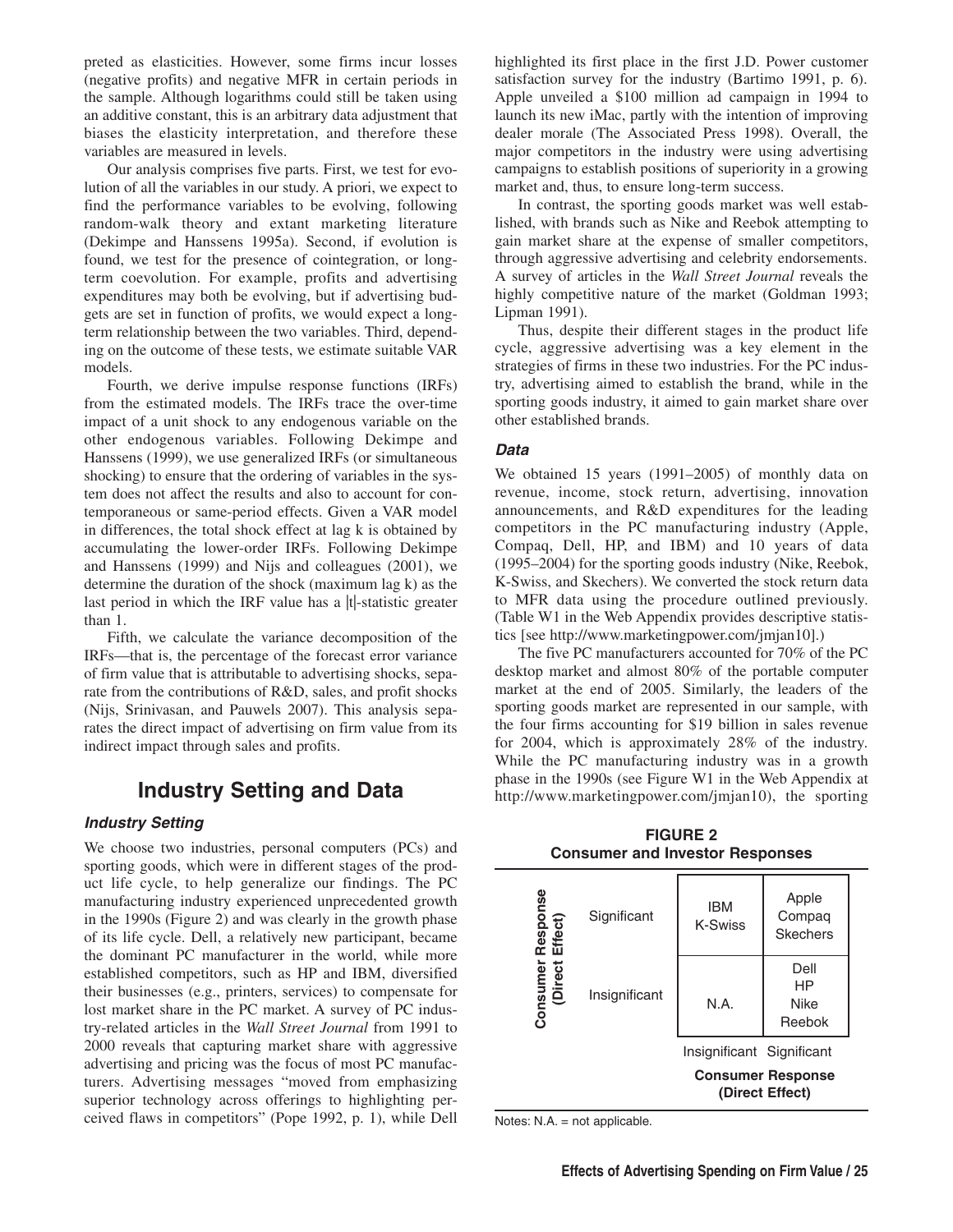goods industry was in a mature phase (see Figure W2 in the Web Appendix). Dell emerged as the leading contender in the PC industry, while firms such as Apple struggled. In the sporting goods industry, however, Nike maintained its market leadership, despite the entrance of a new competitor (Skechers). This variability in performance and marketing efforts over time, both within each industry and across the two industries, provides a unique opportunity to study the long-term impact of advertising on stock return. Note also that though we do not explicitly control for differences in the firms' branding strategy, all the firms in our analysis employ corporate branding strategies, in which advertising has been shown to have a higher total impact on firm value (Rao, Agarwal, and Dahlhoff 2004).

We obtained data on income, stock return, sales, and R&D expenditures from the CRSP and COMPUSTAT databases. We obtained firm-specific information and accounting data from the COMPUSTAT database. TNS Media Intelligence provided data on monthly advertising expenditures. We used the monthly Consumer Price Index to deflate all monetary variables. In addition, we collected innovation data on all the firms in our data set. Following Sood and Tellis (2009), we used Factiva and LexisNexis databases to find innovation-related announcements by these firms for the period of our data. The innovation variable is a count variable of the total number of announcements related to innovation for a firm/period. Announcements include those related to setup activities (e.g., grants, funded contracts), development activities (e.g., patents, preannouncements), and market activities (e.g., actual launches, initial shipment). Because, we are interested only in the total impact of innovation, we combine all these activities to form our innovation variable.

#### **Results**

We found that the results from using either stock return metric were comparable, so henceforth our discussion focuses on the findings we obtained from the MFR metric, the detailed results of which are available in the Web Appendix ([http://www.marketingpower.com/jmjan10\)](http://www.marketingpower.com/jmjan10). We used augmented Dickey–Fuller tests to verify the presence of unit roots in the data. We found MFR to be stationary, as the finance literature predicts. Most sales revenues and advertising expenditures were evolving, in line with the empirical generalizations described by Dekimpe and Hanssens (1995b).4

The estimated VAR models, with the appropriate lags determined by the Schwarz BIC, showed a good fit, with Rsquare values ranging from .155 to .202 in changes (.936 to .990 in levels) for the PC industry and .183 to .310 in changes (.908 to .975 in levels) for the sporting goods industry (see Table 1). We verified model adequacy by performing two tests on the residuals. We test for the presence of serial correlation (Lagrange multiplier test) and heteroskedasticity (White's test). The results (see Table 2) indicate that the model residuals are white noise.

The accumulated advertising and R&D elasticities (on sales) appear in Columns 2 and 3 of Table 3. The advertising elasticities have the expected magnitude for all firms under study and are statistically significant for three of the five firms in the PC industry and two firms in the sporting goods industry.

The positive sign and the small magnitude of R&D elasticities are attributable to the uncertainty and the long gestation period typically associated with R&D. Furthermore, the R&D elasticities are persistent for Compaq, Dell, and IBM. Thus, a shock to R&D expenditure has a long-term impact on firm sales revenue. We find that the R&D elasticities for all sporting goods firms are insignificant, which may reflect the relatively low importance and variability of R&D spending in this industry (approximately 2%–3% of sales). These results replicate previously established findings in the field and thus confirm their importance as covariates in our model.

Next, we examine the total effect of advertising on stock return. The last column in Table 3 shows the accumulated advertising elasticities on MFR. Note that these values combine the direct and indirect advertising effects on firm value over time. The effect of an advertising shock accumulates over 8, 6, 7, and 7 periods for Apple, Compaq, Dell, and HP, respectively (the IRFs for these four firms are significant for 8, 6, 7, and 7 periods, respectively). Similarly, for Nike, Reebok, and Skechers, the advertising shock accumu-

4Detailed results are available on request.

**TABLE 2 Model Fit and Residual Analysis**

|                 | <b>Fit Statistics</b>          |                               | <b>Residual Test Statistics</b>        |                   |  |
|-----------------|--------------------------------|-------------------------------|----------------------------------------|-------------------|--|
|                 | R <sup>2</sup><br>(in Changes) | R <sup>2</sup><br>(in Levels) | <b>Lagrange Multiplier</b><br>p-Values | White<br>p-Values |  |
| Apple           | .156                           | .941                          | .989                                   | .965              |  |
| Compaq          | .193                           | .937                          | .913                                   | .994              |  |
| Dell            | .202                           | .936                          | .895                                   | .928              |  |
| HP              | .181                           | .979                          | .926                                   | .973              |  |
| <b>IBM</b>      | .155                           | .990                          | .871                                   | .905              |  |
| <b>Nike</b>     | .310                           | .975                          | .985                                   | .966              |  |
| Reebok          | .271                           | .950                          | .963                                   | .891              |  |
| K-Swiss         | .279                           | .954                          | .904                                   | .952              |  |
| <b>Skechers</b> | .183                           | .908                          | .933                                   | .911              |  |

Notes: The large *p*-values for residual statistics support the conclusion that there is no significant serial correlation and heteroskedasticity among residuals.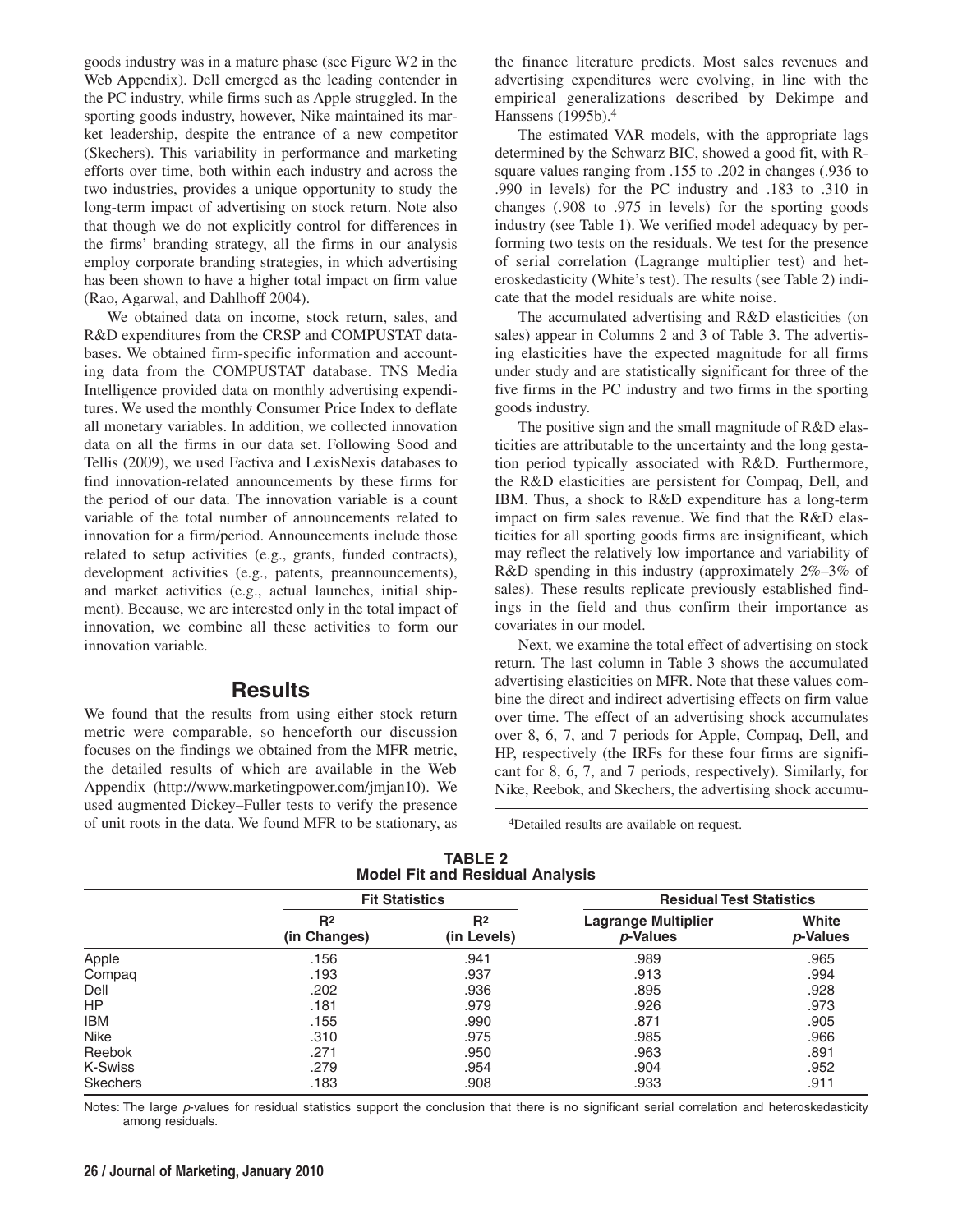|                                               | <b>TABLE 3</b> |  |  |
|-----------------------------------------------|----------------|--|--|
| <b>Customer and Investor Response Effects</b> |                |  |  |

|                 | <b>Advertising</b><br><b>Elasticity</b> | R&D<br><b>Elasticity</b> | <b>Investor</b><br><b>Effects</b> |
|-----------------|-----------------------------------------|--------------------------|-----------------------------------|
| Apple           | $.245***$                               | $-.005$                  | $.010***$                         |
| Compaq          | $.108***$                               | $.313**$                 | $.006***$                         |
| Dell            | .015                                    | $.122***$                | $.007**$                          |
| HP              | .013                                    | .008                     | $.008**$                          |
| <b>IBM</b>      | $.152***$                               | $.080*$                  | .009                              |
| <b>Nike</b>     | .085                                    | .386                     | $.005**$                          |
| Reebok          | .110                                    | .117                     | $.007**$                          |
| <b>K-Swiss</b>  | $.096**$                                | $-.028$                  | .002                              |
| <b>Skechers</b> | $.107*$                                 | $-.076$                  | .009*                             |

 $*p$  < .10 (one-tailed test).

\*\**p* < .05 (one-tailed test).

\*\*\**p* < .01 (one-tailed test).

Notes: After we adjust for the outliers by using dummy variables, the R&D elasticity for Compaq falls to .131, which is comparable to that of other firms. Advertising and R&D elasticities are sales elasticities. Investor response effect is the elasticity of advertising on stock return.

lates over 6, 6, and 8 periods, respectively. Because changes in advertising spending are typically not reported to investors, the investors are informed only through actual exposure. This explains why the effect of a change in advertising is not absorbed in stock price instantly. Instead, there is a long-term effect beyond the first period, consistent with our expectation, and thus we find partial support for our hypothesis.

Apple, Compaq, Dell, and HP have positive and significant investor response elasticities, ranging from .007 to .01. The elasticity for IBM is positive but not significantly different from zero, which may be explained by the large size and scope of this company's operations. Indeed, the PC division of IBM accounted for only 11% of its revenue, in contrast to 78% for Apple and 63% for Compaq.

In the sporting goods industry, three of the firms under study show positive and significant investor response elasticities, ranging from .005 to .009. We find the highest elasticity for Skechers, which is also the youngest firm in this industry in our data.5

A noteworthy finding is that there are several cases of significant investor response even when there is no consumer response (Figure 2).6 Dell, HP, Nike, and Reebok show an increase in firm value even in the absence of any impact on sales. Thus, advertising may have a positive impact even if it has no measurable effect on sales. In contrast, IBM and K-Swiss have a consumer effect but no investor effect. This finding highlights the importance of focusing on a comprehensive long-term metric (e.g., firm value) when calculating the return on investment marketing instruments such as advertising.

Overall, the investor response elasticities are of an order of magnitude that is lower than the typical sales response elasticities. This is to be expected because the dependent variable is excess return, which is the (scaled) residual of the random-walk process that is known to underlie the behavior of stock prices. Even so, these low elasticities can generate a sizable economic impact, as we explore subsequently.7

#### *Variance Decomposition*

To measure the direct impact of advertising on stock return relative to other factors, we examine the forecast error variance decomposition of firm value. The forecast error variance decomposition calculates the contribution of the various covariates to the forecast variance of MFR. The results are in Table 4, Panels A and B. This analysis is meaningful only for firms with significant investor response elasticities from the IRF analysis.

Table 4, Panels A and B, shows that advertising expenditures initially have a small impact on MFR. In the first few periods after the impulse, firm value is largely determined by past value, as predicted by the random-walk model. However, the impact of advertising increases over time (see, e.g., Figure W3 in the Web Appendix at [http://](http://www.marketingpower.com/jmjan10) [www.marketingpower.com/jmjan10\)](http://www.marketingpower.com/jmjan10). Thus, for Apple, advertising explains only .569% of the forecast error variance in Period 1 but 4.68% of the variance in Period 8. Unlike the IRFs, the variance decomposition does not involve simultaneous shocking, and thus the percentages represented here indicate the impact of advertising on firm value beyond its effect on sales and profits.<sup>8</sup> In conclusion, we find that advertising shocks often increase firm value in the long run and beyond the impact that might be expected from their effect on revenues and profits.

#### *Impact of Competitive Advertising*

We verify how robust our results are to the inclusion of competitive advertising by reestimating our model (1) for each firm after including a competition variable  $(\Delta C_t)$ . Because we lack sufficient degrees of freedom to simultaneously include advertising expenditures from all competing firms in one model, we estimate competition in pairs of firms.9 Thus, for the PC industry, for which we have five firms in our data set, we estimate 20 separate models. The analysis reveals cointegration between the advertising expenditures of competing firms, prompting the use of vector error correction models (Dekimpe and Hanssens 1999). After including the competitor advertising variable  $(\Delta C_t)$ , we estimate a system of the following form:

<sup>5</sup>The elasticities we obtained are aggregate elasticities across all products of the firms. Although advertising expenditures and elasticities can vary across products, there is only one company stock price, which reflects overall performance, thus the need for aggregation.

<sup>6</sup>We thank an anonymous reviewer for this suggestion.

<sup>7</sup>The investor response elasticities for innovation and promotion in the automobile industry are even lower but still statistically significant (see Pauwels et al. 2004).

<sup>8</sup>We used Cholesky decomposition to estimate the forecast error variance decomposition. The results are not sensitive to the ordering of the variables.

<sup>9</sup>This may bias our coefficients if the advertising expenditures are correlated. However, we find that all correlations among advertising variables are less than .04 in magnitude, which virtually eliminates the risk of bias.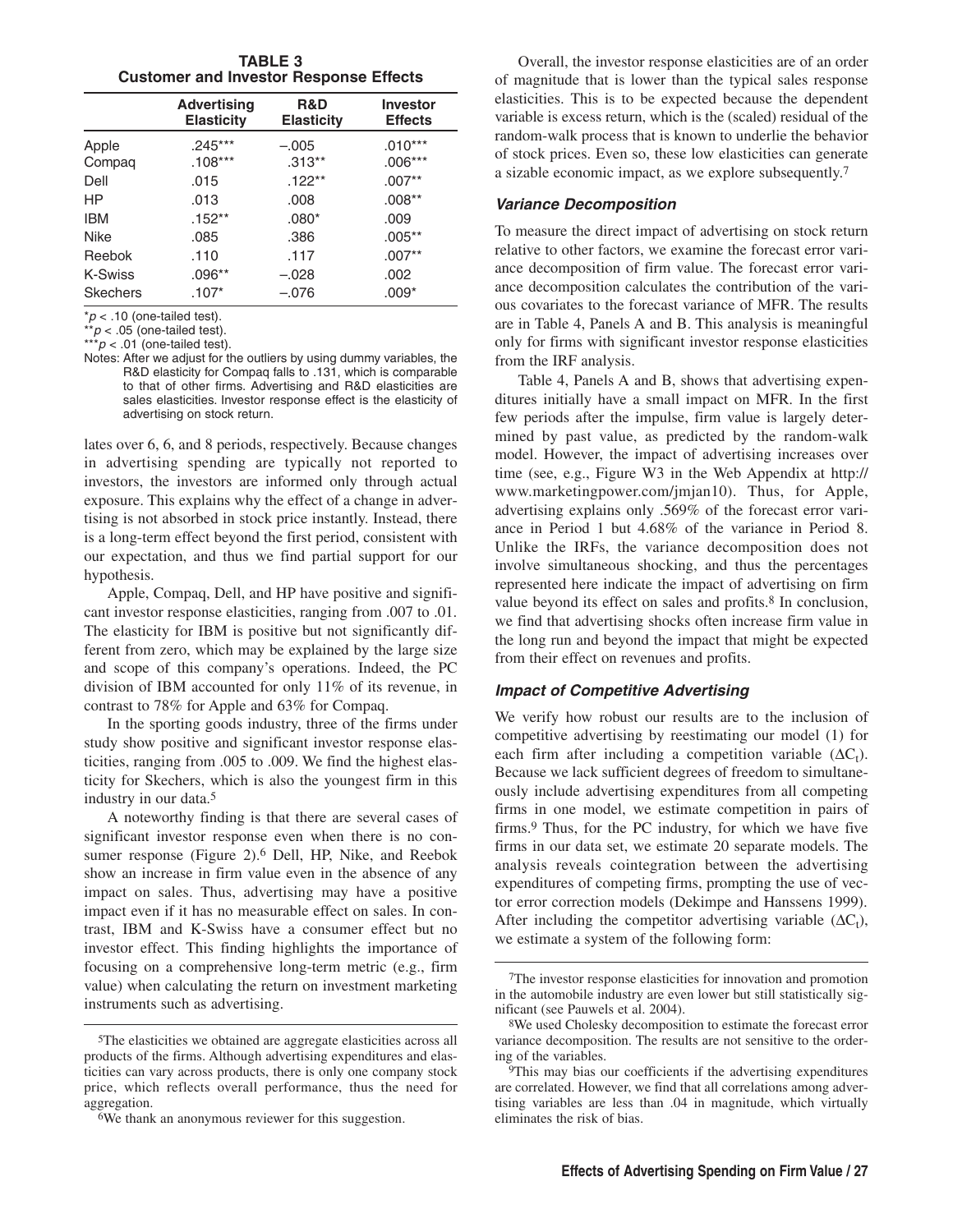**TABLE 4 Forecast Error Variance Decompositions**

|               | A: PC Industry |        |            |        |             |        |            |        |  |
|---------------|----------------|--------|------------|--------|-------------|--------|------------|--------|--|
|               | Apple          |        | Compaq     |        | <b>Dell</b> |        | HР         |        |  |
| <b>Period</b> | <b>MFR</b>     | Adv    | <b>MFR</b> | Adv    | <b>MFR</b>  | Adv    | <b>MFR</b> | Adv    |  |
|               | 87.481         | .596a  | 92.971     | 1.435a | 94.183      | .943a  | 97.772     | .953a  |  |
| 2             | 83.571         | 2.038a | 90.315     | 2.856a | 91.632      | 2.644a | 84.369     | 2.010a |  |
| 3             | 80.287         | 3.670  | 84.583     | 3.241  | 88.742      | 2.997  | 81.189     | 3.134  |  |
| 4             | 78.733         | 4.587  | 83.875     | 4.542  | 84.950      | 4.201  | 80.905     | 3.124  |  |
| 5             | 78.488         | 4.651  | 83.489     | 5.338  | 84.112      | 5.184  | 80.849     | 3.248  |  |
| 6             | 78.442         | 4.679  | 83.433     | 5.452  | 82.895      | 5.523  | 80.840     | 3.266  |  |
|               | 78.440         | 4.679  | 83.330     | 5.676  | 80.799      | 5.715  | 80.831     | 3.285  |  |
| 8             | 78.438         | 4.681  | 83.327     | 5.677  | 79.854      | 5.692  | 80.828     | 3.288  |  |
| 9             | 78.438         | 4.681  | 83.308     | 5.716  | 79.850      | 5.726  | 80.828     | 3.289  |  |
| 10            | 78.438         | 4.681  | 83.307     | 5.717  | 79.849      | 5.727  | 80.827     | 3.290  |  |

#### **B: Sporting Goods Industry**

|               | <b>Nike</b> |                    | <b>Reebok</b> |        | <b>Skechers</b> |        |
|---------------|-------------|--------------------|---------------|--------|-----------------|--------|
| <b>Period</b> | <b>MFR</b>  | Adv                | <b>MFR</b>    | Adv    | <b>MFR</b>      | Adv    |
|               | 98.268      | .077a              | 99.116        | .183a  | 98.433          | .095a  |
| 2             | 96.580      | .878a              | 96.734        | .639a  | 92.737          | 1.452a |
| 3             | 91.414      | 2.787 <sup>a</sup> | 91.092        | .822a  | 88,669          | 1.954a |
| 4             | 89.126      | 4.003              | 90.313        | 1.464a | 84.950          | 2.822  |
| 5             | 88.960      | 4.108              | 89.881        | 1.894a | 88,420          | 3.223  |
| 6             | 88.696      | 4.118              | 83.433        | 1.951a | 88.402          | 3.523  |
|               | 88.600      | 4.185              | 89.710        | 2.065  | 88,395          | 3.528  |
| 8             | 88.588      | 4.189              | 89.707        | 2.065  | 88,392          | 3.529  |
| 9             | 88.574      | 4.198              | 89.687        | 2.085  | 88.391          | 3.529  |
| 10            | 88.564      | 4.208              | 89.685        | 2.086  | 88.391          | 3.529  |

aNot significant. All other figures are significant at *p* < .05.

Notes: Read: If MFR for Apple is projected 1–10 periods into the future, only .596% of the forecast error variance in Period 1 is explained by shocks to advertising expenditures (Adv). This percentage grows to 4.681% of the variance by Period 10. In contrast, 87.481% of the forecast error variance in Period 1 is explained by momentum (variance in past values of MFR). This percentage declines to 78.438% of the variance by Period 10.

.

$$
\begin{bmatrix}\n\Delta MFR_{t} \\
\Delta R_{t} \\
\Delta P_{t} \\
\Delta A_{t} \\
\Delta C_{t}\n\end{bmatrix} = \begin{bmatrix}\n\alpha_{MFR} & 0 & 0 & 0 & 0 & 0 \\
0 & \alpha_{R} & 0 & 0 & 0 & 0 \\
0 & 0 & \alpha_{P} & 0 & 0 & 0 \\
0 & 0 & 0 & \alpha_{A} & 0 & 0 \\
0 & 0 & 0 & \alpha_{RD} & 0 & 0 \\
0 & 0 & 0 & 0 & \alpha_{RD} & 0 \\
0 & 0 & 0 & 0 & 0 & \alpha_{C}\n\end{bmatrix} \begin{bmatrix}\ne_{MFR, t-1} \\
e_{R,t-1} \\
e_{R,t-1} \\
e_{R,t-1} \\
e_{R,t-1} \\
e_{R,t-1}\n\end{bmatrix}
$$
\n
$$
+ \sum_{j=1}^{J} \begin{bmatrix}\n\pi_{j1}^{j} & \pi_{j2}^{j} & \pi_{j3}^{j} & \pi_{j4}^{j} & \pi_{j5}^{j} & \pi_{j6}^{j} \\
\pi_{j1}^{j} & \pi_{j2}^{j} & \pi_{j3}^{j} & \pi_{j4}^{j} & \pi_{j5}^{j} & \pi_{j6}^{j} \\
\pi_{j1}^{j} & \pi_{j2}^{j} & \pi_{j3}^{j} & \pi_{j4}^{j} & \pi_{j5}^{j} & \pi_{j6}^{j} \\
\pi_{j1}^{j} & \pi_{j2}^{j} & \pi_{j3}^{j} & \pi_{j4}^{j} & \pi_{j5}^{j} & \pi_{j6}^{j} \\
\pi_{j1}^{j} & \pi_{j2}^{j} & \pi_{j3}^{j} & \pi_{j4}^{j} & \pi_{j5}^{j} & \pi_{j6}^{j} \\
\pi_{j1}^{j} & \pi_{j2}^{j} & \pi_{j3}^{j} & \pi_{j4}^{j} & \pi_{j5}^{j} & \pi_{j6}^{j} \\
\pi_{j1}^{j} & \pi_{j2}^{j} & \pi_{j3}^{j} & \pi_{j4}^{j} & \pi_{j5}^{j} & \pi_{j6}^{j} \\
\pi_{j1}^{j} & \pi_{j2}^{j} & \pi_{j3}^{j} & \pi_{j4}^{j} & \pi_{j
$$

The addition of the extra vector of the error correction variables (e $_{t-1}$ ) in this system of equations results in additional coefficients to be estimated. To avoid overparameterization, we restrict insignificant coefficients from Model 1 to be zero when estimating Model 3. We difference the variables if we find them to be nonstationary. The investor response elasticities obtained from this model appear in Table 5.

The competitive elasticities are predominantly negative for Apple, Compaq, and Dell and are insignificant for HP and IBM. The own investor response elasticities (which are the average elasticities for the four paired models estimated for each firm), after accounting for competition, appear as the diagonal values in Table 5. A comparison with the values in Table 3 reveals that the own elasticities retain their sign and significance, while their magnitudes are marginally different. Overall, the inclusion of competition does not alter the support for  $H_1$ .

The competitive elasticities can be better understood in the context of the relative market valuations of these firms (see Figure W4 in the Web Appendix at [http://www.marketing](http://www.marketingpower.com/jmjan10) [power.com/jmjan10](http://www.marketingpower.com/jmjan10)). Competitive elasticities of small market valuation share firms are negative (and generally significant), while those of large market valuation share firms are

 $(3)$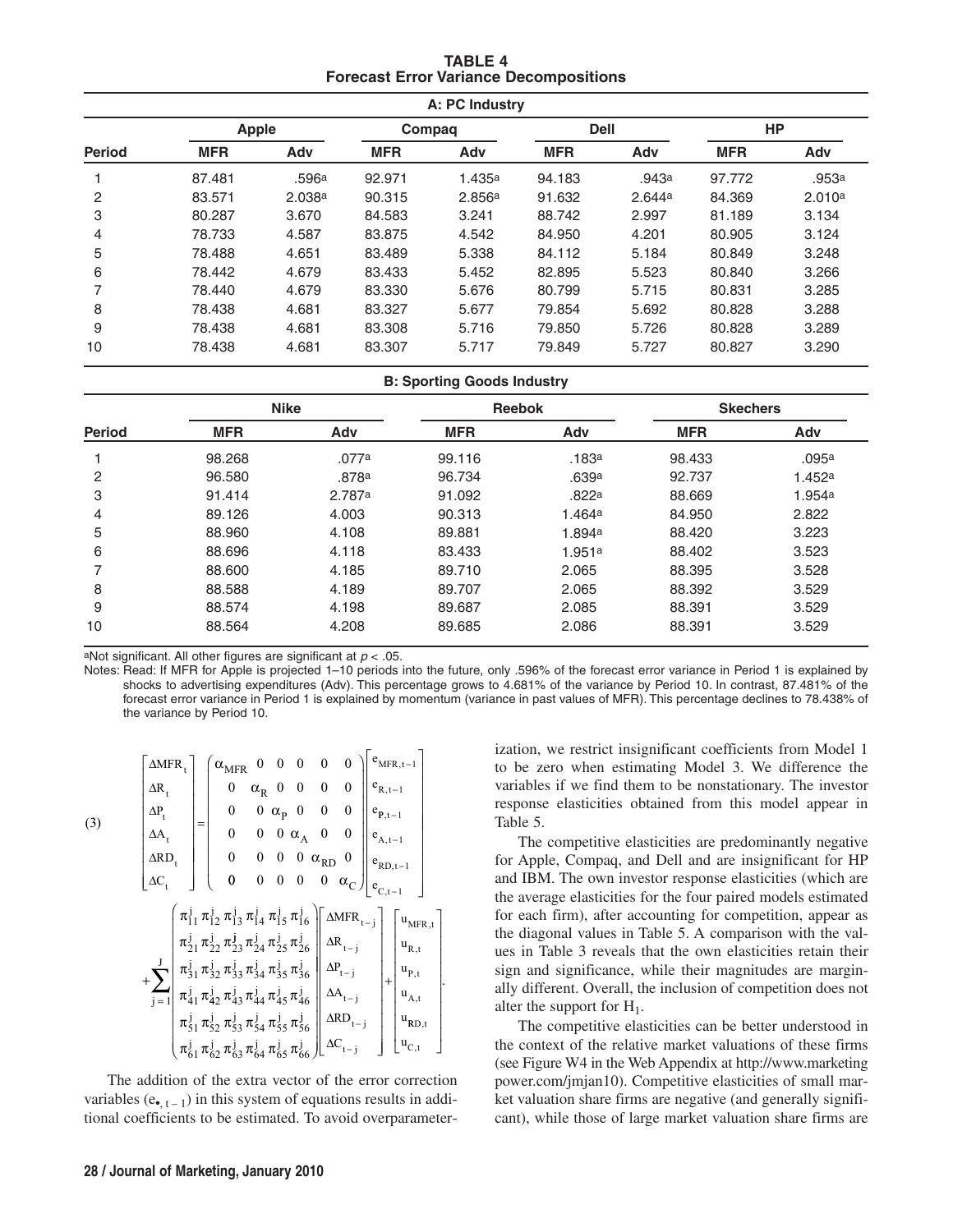not significant. A firm's advertising expenditure has a negative impact on the market valuation of competing firms if they are of a comparable size and no impact on firms that are much larger (in market valuation) than itself. This result can be explained by the finding that the cross–sales elasticities of the marketing expenditures are not significant.10 Thus, the inclusion of competition provides the insight that advertising not only affects own firm valuation positively but also can have a negative effect on competitors.

### **Empirical Validation**

To check the validity of our model, we conducted three tests. First, we check for the presence of structural breaks in the data. Because these data span a period of 15 years for the PC industry and 10 years for the sporting goods industry, structural breaks in one or more of the series could occur. If a series in our sample were comprised of two stationary regimes separated by a structural break, it could appear to be evolving (Perron 1990). To guard against this, we carried out rolling-window unit root tests (Pauwels and Hanssens 2007): We select a suitably long window of observations (40 in this case), and the window is moved along the length of the series (180 observations for PCs and 120 for sporting goods). We then compare all the Dickey–Fuller statistics with their unit root critical values. These rollingwindow unit root tests indicated no evidence of structural breaks in the data.

Second, we test for the stability of the parameters obtained in our model. We obtain recursive estimates for the parameters in the stock return equation from the VAR, using a rolling-window data sample. The results indicate that parameters are stable.

Third, we test for the possible effect of temporal aggregation in our series. Although the MFR and advertising series were available at the monthly level, sales, R&D, and profit series were only available quarterly. Using all series at the quarterly level causes a degrees-of-freedom problem, unless the data can be pooled across firms (Bass and Wittink 1975). Thus, we reestimated our VAR model in quarterly panel form for each industry. We tested the poolability

10Detailed results are available on request.

**TABLE 5 Investor Response Effects with Competitive Advertising**

|            | Impact on           |                    |             |          |            |  |  |
|------------|---------------------|--------------------|-------------|----------|------------|--|--|
| Impact of  |                     | Apple Compag       | <b>Dell</b> | НP       | <b>IBM</b> |  |  |
| Apple      |                     | $.0082** - .0019*$ | .0000       | .0000    | .0000      |  |  |
| Compag     | $-.0010*$           | $.0076** - .0010$  |             | .0000    | .0000      |  |  |
| Dell       | $-.0022$ * $-.0016$ |                    | $.0072*$    | $-.0010$ | $-.0014$   |  |  |
| HP         | .0000               | $-.0021$           | .0019       | .0069    | .0011      |  |  |
| <b>IBM</b> | .0000               | .0000              | .0016       | .0018    | .0053      |  |  |

 $p$  < .10 (two-tailed test).

 $*p$  < .05 (two-tailed test).

Notes: Coefficients smaller than 10–4 are displayed as .0000. The impact of Dell advertising on Apple can be read as follows: A 1% increase in Dell advertising results in a .0022 unit reduction in the stock return of Apple.

of the model using the Chow F-test, extended to a system of equations (Chow 1960):

$$
F = \frac{(RRSS - URSS)/r}{URSS/d},
$$

where RRSS is the restricted (pooled model) sum of squared residuals, URSS is the sum of squared residuals in the unrestricted model (trace of the variance–covariance matrix), r is the number of linearly independent restrictions, and d is the number of degrees of freedom for the unrestricted model. For a model with firm-specific intercepts and fixed response effects, this test yields F-values of 2.27 (PC) and 2.13 (sporting goods), which are below the critical value of 2.4 at the 95% confidence level. Thus, we conclude that the data are partially poolable, with firm-varying intercepts and common slopes:

(4)  
\n
$$
\begin{bmatrix}\n\Delta M_{i,t} \\
\Delta R_{i,t} \\
\Delta P_{i,t} \\
\Delta R D_{i,t}\n\end{bmatrix} = \begin{bmatrix}\n\tilde{\gamma} + \tilde{\beta}_{\text{Compaq}} + \tilde{\beta}_{\text{Dell}} + \tilde{\beta}_{\text{HP}} + \tilde{\beta}_{\text{IBM}}\n\end{bmatrix}
$$
\n
$$
+ \sum_{j=1}^{J} \begin{bmatrix}\n\pi_{11}^{j} & \pi_{12}^{j} & \pi_{13}^{j} & \pi_{14}^{j} & \pi_{15}^{j} \\
\pi_{21}^{j} & \pi_{22}^{j} & \pi_{23}^{j} & \pi_{24}^{j} & \pi_{25}^{j} \\
\pi_{31}^{j} & \pi_{32}^{j} & \pi_{33}^{j} & \pi_{34}^{j} & \pi_{35}^{j} \\
\pi_{41}^{j} & \pi_{42}^{j} & \pi_{43}^{j} & \pi_{44}^{j} & \pi_{45}^{j} \\
\pi_{51}^{j} & \pi_{52}^{j} & \pi_{53}^{j} & \pi_{54}^{j} & \pi_{55}^{j}\n\end{bmatrix} \begin{bmatrix}\n\Delta MFR_{i,t-j} \\
\Delta R_{i,t-j} \\
\Delta R_{i,t-j} \\
\Delta R_{i,t-j} \\
\Delta R_{i,t-j} \\
\Delta R_{i,t-j}\n\end{bmatrix} + \begin{bmatrix}\nu_{\text{MFR},i,t} \\
u_{\text{R},i,t} \\
u_{\text{R},i,t} \\
u_{\text{R},i,t} \\
u_{\text{RD},i,t}\n\end{bmatrix}.
$$

In Equation 3,  $\tilde{\gamma}$  is the common vector of intercepts, and  $\tilde{\beta}_i$ is a  $(5 \times 1)$  vector of company specific dummy variables. Thus,  $\hat{\beta}_{\text{Compaq}}$  is 1 when variables correspond to Compaq and 0 otherwise.

The R-square in changes for the panel VAR model is .237 (.939 in levels) for the PC industry and .269 (.966 in levels) for the sporting goods industry. The optimal number of lags, determined by the Schwarz BIC, is 2, and the residual portmanteau test indicates that residuals are white noise. The most important confirmatory result is that the advertising elasticity of MFR is significant and positive for both industries (PC: .007, t-statistic  $= 1.98$ ; sporting goods: .006, t-statistic = 1.90). Thus, our generalized estimate of the long-term advertising effect on firm valuation is between .006 and .007, and both the structural-break test and the temporal-aggregation test validate the results of our model.

# **Market Capitalization Projections of Increased Advertising Spending**

The estimated investor response elasticities can be used to project the impact on market capitalization of various changes in the advertising level of firms with significant response effects. These forecasts quantify the economic impact of advertising spending on firm value. Indeed, although the elasticities are small in magnitude, they can translate into a substantial impact on market capitalization.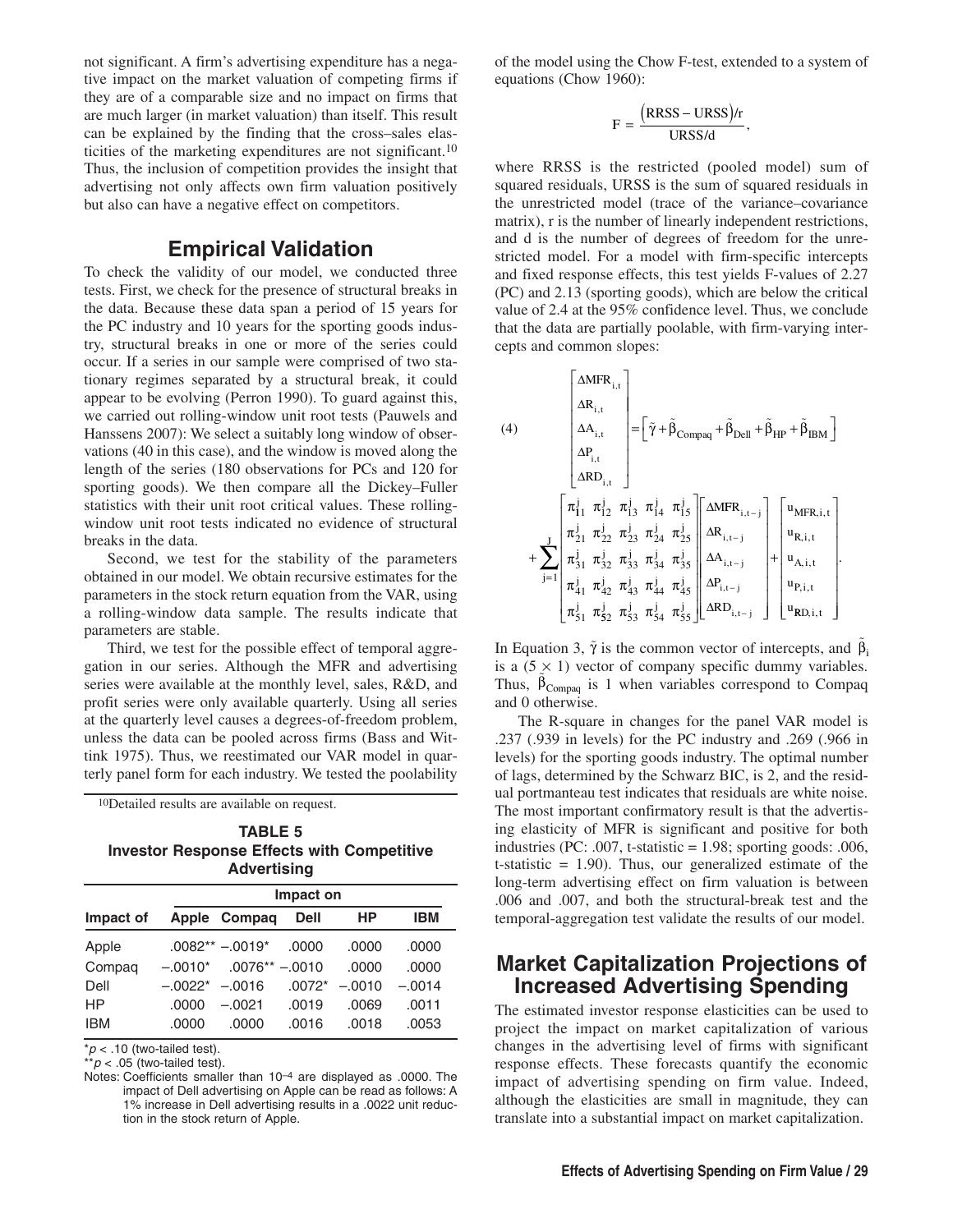Table 6, Panel A, shows the change in market valuation for a 10% increase in advertising spending for the PC brands with significant customer and investor response to advertising (i.e., Apple and Compaq). No competitive reaction takes place in these scenarios. In projecting the market valuation figures, we adjusted for the increased advertising spending and the effects of a reduction in firm profits (and thus stock returns). Compaq achieves gains in total market value that exceed the loss from the implied profit reduction in all four years of the simulation, while Apple gains in only one of the four years. These results derive from the opposing forces of cost increases (profit reduction), revenue and profit enhancement, and brand equity gains.

In contrast to the no-reaction scenario in Table 6, Panel A, the scenario in Table 6, Panel B, shows the change assuming that competitors respond by increasing their advertising expenditures as well. We consider the competitor with the highest cross-elasticity from Table 5 the responder. In all cases, the direct effect of advertising on valuation is insufficient to justify a sizable increase in spending (i.e., a consumer response [indirect] effect is required as well). Therefore, we examine more closely the profit-maximizing advertising spending level as well.

#### *Profit-Maximizing Spending*

Using the well-known Dorfman–Steiner conditions (see Dorfman and Steiner 1954), we write the optimal advertising for a profit-maximizing firm as follows:

(5) 
$$
Adv_{\text{opt,t}} = (Sales_{b,t} \times G_1 \times \varepsilon_A)^{\frac{1}{1-\varepsilon_A}},
$$

where  $Adv_{opt,t}$  is the optimal advertising spend, Sales<sub>b,t</sub> is baseline sales (sales due to factors other than advertising),  $G_t$  is gross margin at time t, and  $\varepsilon_A$  is the advertising elasticity. We obtain the baseline sales with the following:

(6) 
$$
\text{Sales}_{b,t} = \frac{\text{Sales}_{t}}{\text{Adv}_{t}^{\epsilon_{A}}}
$$

We obtained gross margins from annual financial reports for the respective firms. Using these data, we can derive the annual Dorfman–Steiner optimal advertising budgets and compare them with the actual expenditures. Table 7 provides these comparisons for the 1997–2000 period.

We conclude that an increase in advertising spending results in a gain in market capitalization only when the initial advertising expenditure is between 94% and 117% of the Dorfman–Steiner optimal level. Overall, our conclusion

**TABLE 6 Market Valuation Impact**

| A: 10% Advertising Increase                                                                                                                                   |          |         |        |        |          |           |  |  |
|---------------------------------------------------------------------------------------------------------------------------------------------------------------|----------|---------|--------|--------|----------|-----------|--|--|
| <b>Reduction Due</b><br><b>Increase Due</b><br><b>Increase Due</b><br>Year<br>to Direct Effect<br><b>Current MV</b><br>to Cost<br>to Revenue<br><b>New MV</b> |          |         |        |        |          |           |  |  |
| <b>Apple</b>                                                                                                                                                  |          |         |        |        |          |           |  |  |
| 1997                                                                                                                                                          | \$1,500  | \$1.42  | \$.08  | \$2.72 | \$1,499  | <b>No</b> |  |  |
| 1998                                                                                                                                                          | \$3,700  | \$3.51  | \$.19  | \$4.53 | \$3,699  | <b>No</b> |  |  |
| 1999                                                                                                                                                          | \$12,700 | \$12.06 | \$.64  | \$5.36 | \$12,707 | Yes       |  |  |
| 2000                                                                                                                                                          | \$3,700  | \$3.51  | \$.19  | \$8.06 | \$3,696  | <b>No</b> |  |  |
| Compaq                                                                                                                                                        |          |         |        |        |          |           |  |  |
| 1997                                                                                                                                                          | \$35,600 | \$23.52 | \$1.40 | \$4.15 | \$35,621 | Yes       |  |  |
| 1998                                                                                                                                                          | \$57,800 | \$38.18 | \$2.28 | \$5.42 | \$57,835 | Yes       |  |  |
| 1999                                                                                                                                                          | \$36,600 | \$24.18 | \$1.44 | \$6.04 | \$36,620 | Yes       |  |  |
| 2000                                                                                                                                                          | \$19,800 | \$13.08 | \$.78  | \$5.23 | \$19,809 | Yes       |  |  |

**B: 10% Increase in Own and Competitive Advertising**

|              |                   | <b>Increase</b><br>Due to | <b>Increase</b><br>Due to | <b>Reduction</b> | <b>Reduction</b><br>Due to |               |                 |
|--------------|-------------------|---------------------------|---------------------------|------------------|----------------------------|---------------|-----------------|
| Year         | <b>Current MV</b> | Revenue                   | <b>Direct Effect</b>      | Due to Cost      | <b>Competition</b>         | <b>New MV</b> | <b>Net Gain</b> |
| <b>Apple</b> |                   |                           |                           |                  |                            |               |                 |
| 1997         | \$1,500           | \$1.42                    | \$.08                     | \$2.72           | \$.42                      | \$1,499       | <b>No</b>       |
| 1998         | \$3,700           | \$3.51                    | \$.19                     | \$4.53           | \$1.04                     | \$3,699       | <b>No</b>       |
| 1999         | \$12,700          | \$12.06                   | \$.64                     | \$5.36           | \$3.56                     | \$12.707      | Yes             |
| 2000         | \$3,700           | \$3.51                    | \$.19                     | \$8.06           | \$1.04                     | \$3,696       | No              |
| Compaq       |                   |                           |                           |                  |                            |               |                 |
| 1997         | \$35,600          | \$23.52                   | \$1.40                    | \$4.15           | \$6.41                     | \$35,621      | Yes             |
| 1998         | \$57,800          | \$38.18                   | \$2.28                    | \$5.42           | \$10.40                    | \$57,835      | Yes             |
| 1999         | \$36,600          | \$24.18                   | \$1.44                    | \$6.04           | \$6.59                     | \$36,620      | Yes             |
| 2000         | \$19,800          | \$13.08                   | \$.78                     | \$5.23           | \$3.56                     | \$19,809      | Yes             |

Notes: All figures are in millions of dollars. MV = market valuation.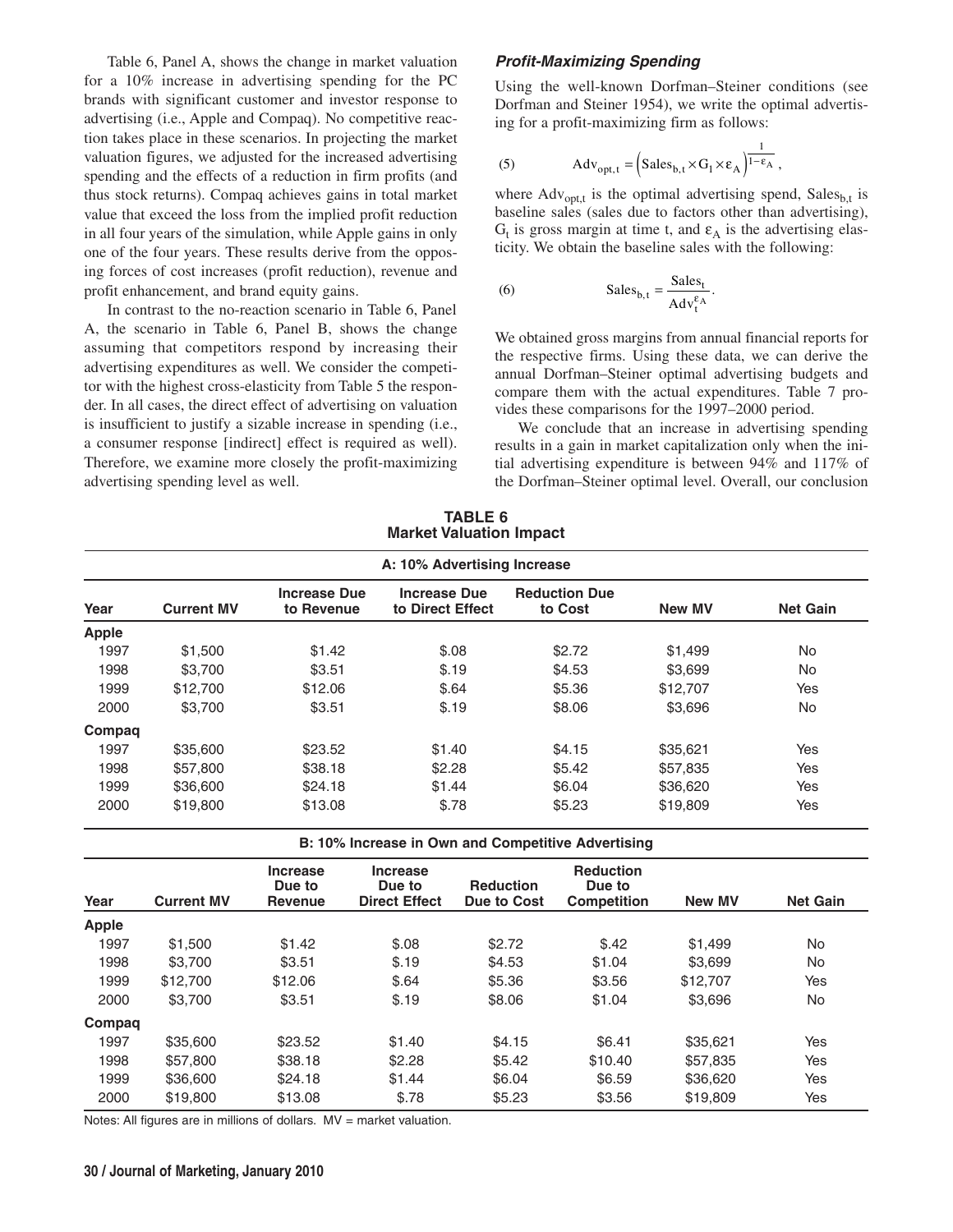| <b>TABLE 7</b>                          |  |
|-----------------------------------------|--|
| <b>Comparison of Actual Advertising</b> |  |
| <b>Expenditures with Optimal</b>        |  |

|        | Dorfman-<br><b>Steiner Optimal</b><br><b>Advertising</b><br><b>Expenditure</b> | Actual<br><b>Expenditure</b> | <b>Deviation from</b><br><b>Optimal</b> |
|--------|--------------------------------------------------------------------------------|------------------------------|-----------------------------------------|
| Apple  |                                                                                |                              |                                         |
| 1997   | \$319,134                                                                      | \$406,760                    | 27%                                     |
| 1998   | \$299,814                                                                      | \$676,570                    | 126%                                    |
| 1999   | \$426,437                                                                      | \$400,530                    | $-6%$                                   |
| 2000   | \$411.020                                                                      | \$1,203,630                  | 193%                                    |
| Compaq |                                                                                |                              |                                         |
| 1997   | \$797,084                                                                      | \$923,330                    | 16%                                     |
| 1998   | \$885,658                                                                      | \$720,582                    | $-19%$                                  |
| 1999   | \$1.029.938                                                                    | \$1.204.020                  | 17%                                     |
| 2000   | \$1.199.531                                                                    | \$1,163,920                  | $-3%$                                   |

Notes: All figures are in hundreds of dollars.

is that the market capitalization effect of increased advertising spending can be sizable, but it is still subject to economic reasonableness: There must be a consumer response impact to supplement the direct effect, and the spending must be in the vicinity of the profit-maximizing level.

# **Conclusions and Further Research**

This study provides conceptual and empirical evidence of a positive relationship between advertising expenditures and the market value of firms. The results show that there is an investor response effect of advertising beyond its expected effects through revenue and profit sales increases. The pooled estimate of the investor response elasticity in two industries is between .006 and .007.

The findings have several important implications for managers. First, we show that advertising has a double impact on firm value—through direct and indirect routes which provides a strong justification for investments in advertising. Second, we demonstrate that advertising may have an investor impact even if there is no tangible consumer impact. This implies that managers should be cognizant of the total impact of advertising spending, not only the near-term sales or profit impact. Third, we highlight the impact of competitive advertising on own firm valuation. Managers should be especially cognizant of aggressive advertising campaigns by firms of similar size because they have the potential to negatively affect own firm stock price. Finally, we show the importance of keeping advertising expenditures reasonably close to the optimum. In the industries we study, the market penalizes firms for significant deviations from optimal spending in both directions.

Several limitations help set an agenda for further research. First, we studied only two industries—PC manufacturers and sporting goods. A replication of the model in other industries and periods would provide further crossvalidation of the results. Second, this work could be extended to the differential impact of advertising media on market valuation. Third, it would be worthwhile examining the hypothesis for firms that use either a house-of-brands or a mixed-branding strategy. Finally, our model could be extended to separate the volume effect of branding from the price premium effect (Ailawadi, Lehmann, and Neslin 2003).

There are some limitations in our data set as well. As in most valuation studies, revenue and profit data are aggregated to the firm level (i.e., they are not broken down by division). When applied to tracking stocks for which there is a closer match between the product category and the corporate identity, our approach may reveal higher advertisingto-market value elasticities. Similarly, our advertising data did not include a breakdown of spending on product advertising versus brand image advertising. Partially as a result of this, some of our elasticities have relatively modest t-statistics.

Nevertheless, the results succeed in linking advertising directly to firm value and thus underscore the importance of building intangible assets. The direct relationship between advertising and firm value provides managers with a new, more comprehensive metric of advertising effectiveness (i.e., firm value). Although the investor response elasticity is small in magnitude, advertising can induce substantial changes to firm valuations.

Our findings open up several areas for further research. Among these, the presence of a long-term effect of advertising on the market value of a firm, possibly through the creation of brand equity, suggests that any action that grows brand equity could affect firm value. Thus, order of entry, distribution intensity, or even choice of media may be hypothesized to affect the brand equity of a firm and, thus, its market value. Another area of interest is the potential relationship between the quality of advertising execution and its impact on firm value. Anecdotally, Apple is highly regarded for its advertising campaigns. Its "1984" advertisement was rated the "Best Ever Super Bowl Ad" by ESPN and won a CLIO award (the world's largest advertising competition). Between 1990 and 1998, various Apple Computers advertisements won 23 CLIO awards in different categories, compared with 1, 0, 7, and 11 awards for Compaq, Dell, HP, and IBM, respectively. Further research should examine the extent to which such differences in perceived advertising quality have an influence on the investor community. Finally, because market value is affected by both the level and the volatility of sales revenue, further research should examine the effect of marketing variables on volatility.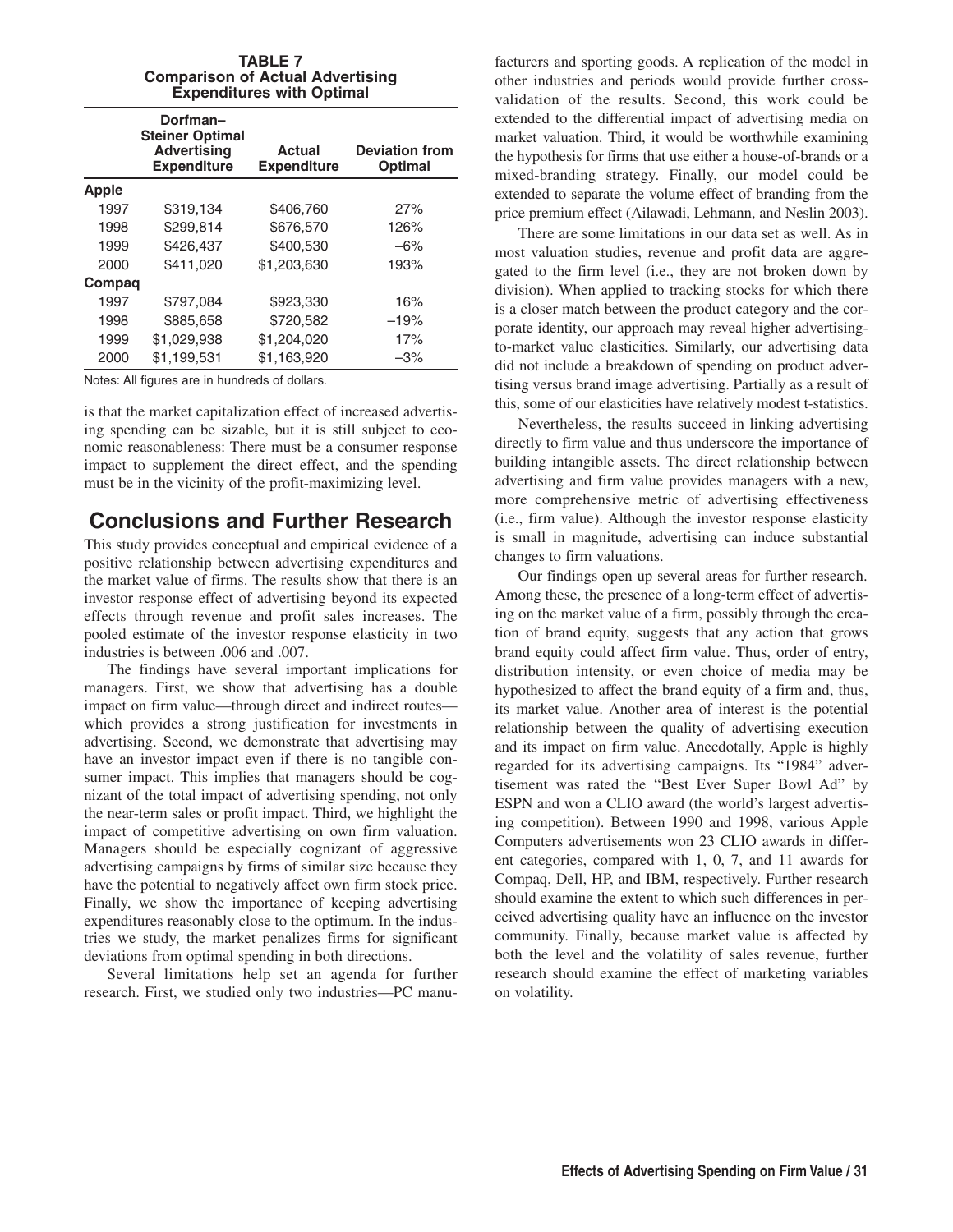#### **REFERENCES**

- Aaker, David A. (1991), *Managing Brand Equity*. New York: The Free Press.
	- and Robert Jacobson (1994), "The Financial Information Content of Perceived Quality," *Journal of Marketing Research*, 31 (May), 191–201.
	- and ——— (2001), "The Value Relevance of Brand Attitude in High-Technology Markets," *Journal of Marketing Research*, 38 (November), 485–93.
- Ailawadi, Kusum, Donald Lehmann, and Scott Neslin (2003), "Revenue Premium as an Outcome Measure of Brand Equity," *Journal of Marketing*, 67 (October), 1–17.
- The Associated Press (1998), "Apple Spending \$100 Million in Advertising for New iMac Computer," (August 13).
- Barber, Brad M. and John D. Lyon (1997), "Detecting Long-Run Abnormal Stock Returns: The Empirical Power and Specification of Test Statistics," *Journal of Financial Economics*, 43 (3), 341–72.
- Bartimo, Jim (1991), "Marketing and Media," *The Wall Street Journal*, (May 14), 6.
- Bass, Frank M. and Dick R. Wittink (1975), "Pooling Issues and Methods in Regression Analysis with Examples in Marketing Research," *Journal of Marketing Research*, 12 (November), 414–25.
- Chan, Louis K.C., Josef Lakonishok, and Theodore Sougiannis (2001), "The Stock Market Valuation of Research and Development Expenditure," *Journal of Finance*, 56 (6), 2431–56.
- Chaney, Paul K., Timothy M. Devinney, and Russell S. Winer (1991), "The Impact of New Product Introductions on the Market Value of Firms," *Journal of Business*, 64 (4), 573–610.
- Chauvin, Keith W. and Mark Hirschey (1993), "Advertising, R&D Expenditures and the Market Value of the Firm," *Financial Management*, 22 (4), 128–40.
- Chhaochharia, Vidhi and Yaniv Grinstein (2007), "Corporate Governance and Firm Value: The Impact of the 2002 Governance Rules," *Journal of Finance*, 62 (4), 1789–1825.
- Chow, G. (1960), "Tests of Equality Between Sets of Coefficients in Two Linear Regressions," *Econometrica*, 28 (3), 591–605.
- Cockburn, Iain and Zvi Griliches (1988), "Industry Effects and Appropriability Measures in the Stock Market's Evaluation of R&D and Patents," *American Economic Review*, 78 (2), 419–23.
- Dekimpe, Marnik G. and Dominique M. Hanssens (1995a), "Empirical Generalizations About Market Evolution and Stationarity" *Marketing Science*, 14 (3), 1–21.
- and ——— (1995b), "The Persistence of Marketing Effects on Sales," *Marketing Science*, 14 (1), 1–21.
- and ——— (1999), "Sustained Spending and Persistent Response: A New Look at Long-Term Marketing Profitability," *Journal of Marketing Research*, 23 (November), 397–412.

-, ———, and Jorge Silva-Risso (1999), "Long-Run Effects of Price Promotions in Scanner Markets," *Journal of Econometrics*, 89 (1–2), 269–91.

- Dorfman, R. and P.O. Steiner (1954), "Optimal Advertising and Optimal Quality," *American Economic* Review, 44 (5), 826–36.
- Erickson, Gary and Robert Jacobson (1992), "Gaining Competitive Advantage Through Discretionary Expenditures: The Returns to R&D and Advertising," *Management Science*, 38 (9), 1264–79.
- Fama, Eugene F. (1970), "Efficient Capital Markets: A Review of Theory and Empirical Work," *Journal of Finance*, 25 (2), 383–417.

- and Kenneth French (1992), "The Cross-Section of Expected Stock Returns," *Journal of Finance*, 47 (2), 427–65.

Fornell, Claes, Sunil Mithas, Forrest V. Morgeson III, and M.S. Krishnan (2006), "Customer Satisfaction and Stock Prices: High Returns, Low Risk," *Journal of Marketing*, 70 (January),  $3 - 14.$ 

- Fosfuri, Amdrea and Marco S. Giarratana (2009), "Masters of War: Rival's Product Innovation and New Advertising in Mature Product Markets," *Management Science*, 55 (2), 181–91.
- Frieder, Laura and Avanidhar Subrahmanyam (2005), "Brand Perceptions and Market for Common Stock," *Journal of Financial and Quantitative Analysis*, 40 (1), 57–86.
- Gifford, Dun, Jr. (1997), "The Value of Going Green," *Harvard Business Review*, 75 (5), 11–12.
- Goldman, Kevin (1993), "Reebok Signs Up Newest Star in Basketball for \$15 Million," *The Wall Street Journal*, (January 6), 8.
- Hanssens, Dominique M., Leonard J. Parsons, and Randall L. Schultz (2001), *Market Response Models*, 2d ed. Boston: Kluwer Academic Publishers.
- Heath, Chip and Amos Tversky (1990), "Presence and Belief: Ambiguity and Competence in Choice Under Uncertainty," in *Contemporary Issues in Decision Making*, K. Borcherding and O. Larichev, eds. Amsterdam: North Holland, 93–123.
- Horsky, Dan and Patrick Swyngedouw (1987), "Does It Pay to Change Your Company Name? A Stock Market Perspective," *Marketing Science*, 6 (4), 320–25.
- Huberman, Gur (2001), "Familiarity Breeds Investment," *The Review of Financial Studies*, 14 (3), 659–80.
- Ittner, Christopher D. and David F. Larcker (1998), "Are Non-Financial Measures Leading Indicators of Financial Performance? An Analysis of Customer Satisfaction," *Journal of Accounting Research*, 36 (Supplement), 1–35.
- Jacobson, Robert and Natalie Mizik (2009), "The Financial Markets and Customer Satisfaction: Reexamining Possible Financial Market Mispricing of Customer Satisfaction," *Marketing Science*, 28 (5), 810–19.
- Joshi, Amit M. (2005), "The Direct, Indirect and Feedback Effects of Marketing Actions," doctoral dissertation, Anderson School of Management, University of California, Los Angeles.
- and Dominique M. Hanssens (2009), "Movie Advertising and the Stock Market Valuation of Studios: A Case of 'Great Expectations'?" *Marketing Science*, 28 (2), 239–50.
- Kothari, S.P. (2001), "Capital Markets Research in Accounting," *Journal of Accounting and Business*, 31 (1–3), 105–231.
- Lamdin, Douglas J. (1999), "Event Studies of Regulation and New Results on the Effect of the Cigarette Advertising Ban," *Journal of Regulatory Economics*, 16 (2), 187–201.
- Lane, Vicki and Robert Jacobson (1995), "Stock Market Reactions to Brand Extension Announcements: The Effects of Brand Attitude and Familiarity," *Journal of Marketing*, 59 (January), 63–77.
- Lipman, Joanne (1991), "New Reebok Ads Enrage Rival by Taunting Nike's Star Endorsers," *The Wall Street Journal*, (February 6), 6.
- Lodish, Leonard M., Magid M. Abraham, Jeanne Livelsberger, Beth Lubetkin, Bruce Richardson, and Mary Ellen Stevens (1995), "A Summary of Fifty-Five In-Market Experimental Estimates of the Long-Term Effects of TV Advertising," *Marketing Science*, 14 (3), G133–40.

and Carl F. Mela (2007), "If Brands Are Built over Years, Why Are They Managed over Quarters?" *Harvard Business Review*, 85 (July–August), 104–112.

- Luo, Xueming (2009), "Quantifying the Long-Term Impact of Negative Word of Mouth on Cash Flows and Stock Prices," *Marketing Science*, 28 (1), 148–65.
- Mathur, Lynette Knowles and Ike Mathur (2000), "An Analysis of the Wealth Effects of Green Marketing Strategies," *Journal of Business Research*, 50 (November), 193–200.